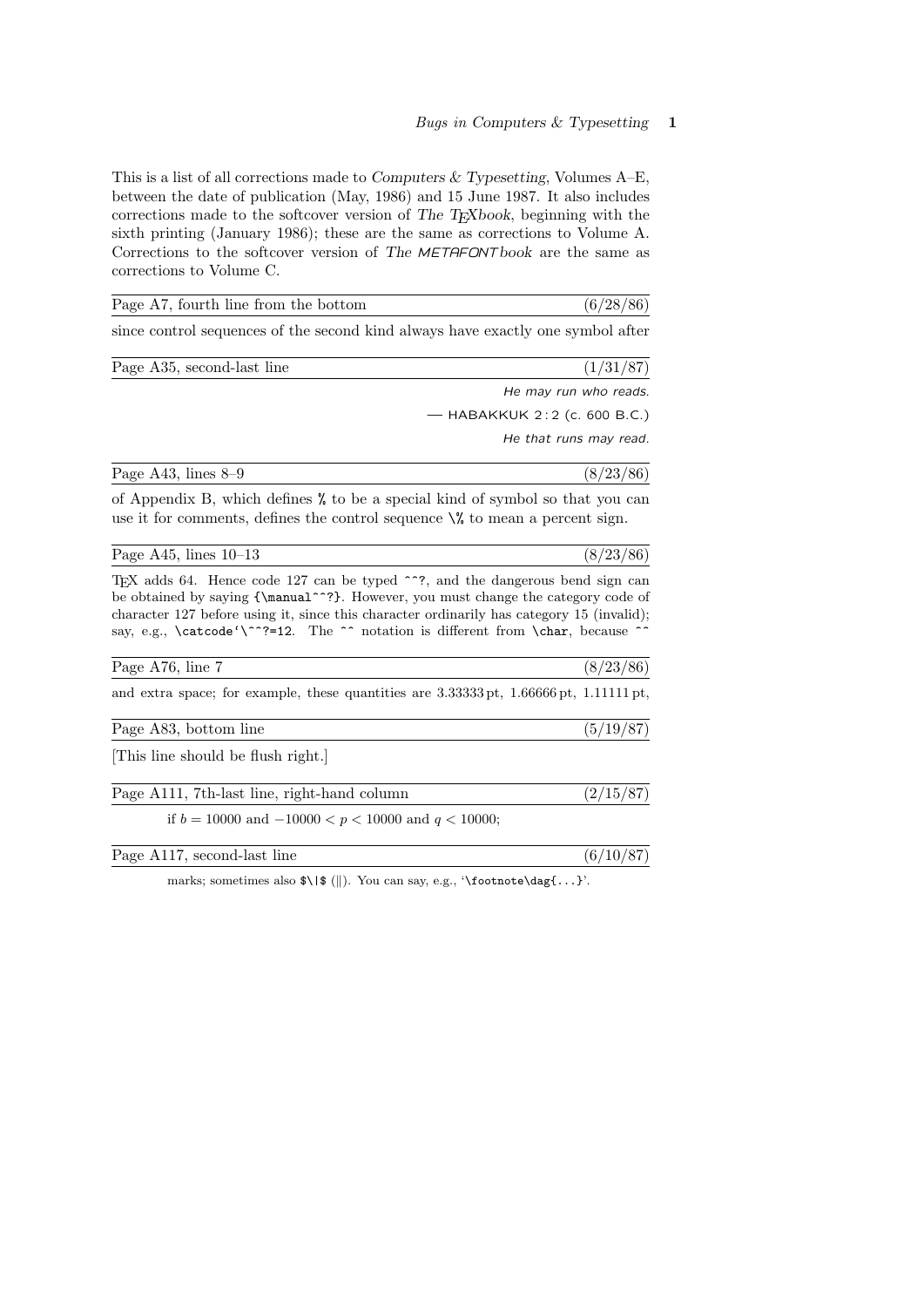| Page A124, lines $6-11$ | (2/26/87) |  |  |
|-------------------------|-----------|--|--|
|-------------------------|-----------|--|--|

of insertion; an additional '\penalty-10000' item is assumed to be present at the end of the vertical list, to ensure that a legal breakpoint exists.) Let  $u$  be the natural height plus depth of that least-cost box, and let  $r$  be the penalty associated with the optimum breakpoint. Decrease g by  $uf$ , and increase g by r. (If \tracingpages=1, the log file should now get a cryptic message that says '% split n to  $v, u$  p=r'. For example,

% split254 to 180.2,175.3 p=100

| Page A158, lines $6-8$ | (9/90/87) |
|------------------------|-----------|
|------------------------|-----------|

the second atom, which has subscript  $i$ ; the superscripts are empty except for the last atom, whose superscript is  $\overline{n+1}$ . This superscript is itself a math list consisting of one atom, whose nucleus is  $n+1$ ; and that nucleus is a math list consisting of three atoms.

| Page A171, line 20 | (1/26/86) |
|--------------------|-----------|
|--------------------|-----------|

will be surrounded by more space than there would be if that subformula were enclosed

Page A176, line 1 (8/23/86)

You can insert '\noalign{ $\vert$ \vertical mode material\}' just after any \cr within

| Page A248, line 17 | (6/17/86) |
|--------------------|-----------|
|                    |           |

'&' or '\span' or '\cr', it needs some way to decide which alignment is involved.

 $(1/27/86)$ 

| Page A249, line 20 |  |  |  | (86) |
|--------------------|--|--|--|------|
|                    |  |  |  |      |

line (see Chapter 8). If you don't want a  $\csc$  at the end of a certain line, just type

Page A276, line 19  $(1/27/86)$ 

 $\forall$  font $\langle$ control sequence $\rangle$  $\langle$ equals $\rangle$  $\langle$ file name $\rangle$  $\langle$ at clause $\rangle$  $\langle$  global assignment $\rangle$ 

[The bottom line of p. 276 will now move to the top of p. 277.]

| Page A277, lines 31–32 |  |
|------------------------|--|
|------------------------|--|

 $\langle$ font assignment $\rangle \longrightarrow \mathcal{h}$ umber $\langle$ font $\rangle$  $\langle$ equals $\rangle$  $\langle$ dimen $\rangle$ 

| Page A286, sixth-last line                                                  | (4/28/87) |
|-----------------------------------------------------------------------------|-----------|
| strively as described in Chapter 12; characters numbered 128 to 255 set the |           |
| Page A287, line $19$                                                        | (2/15/87) |

 $\blacksquare$ . This "discretionary hyphen" command is defined in Appendix H.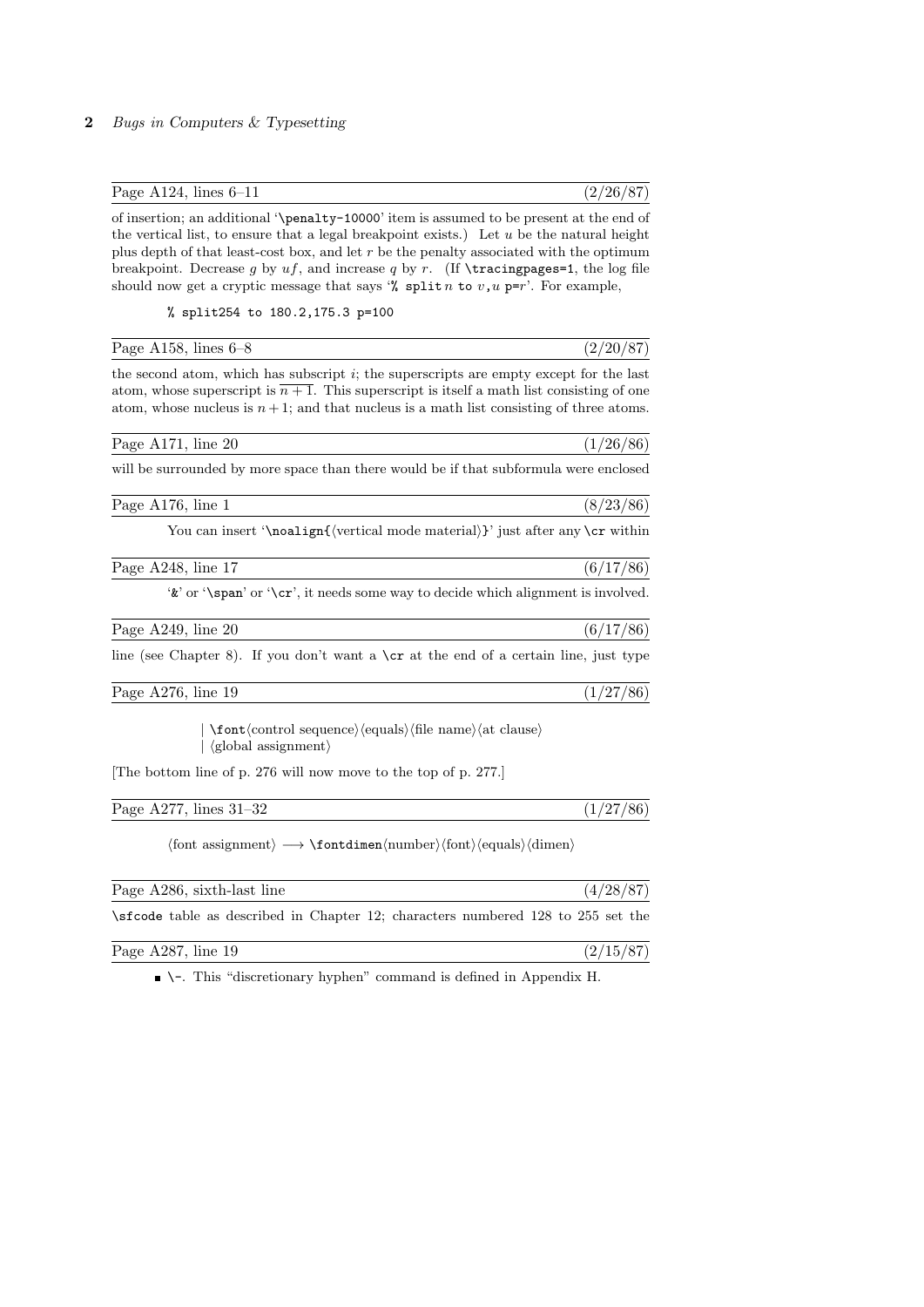| $\blacksquare$ \-. This command is usually equivalent to '\discretionary{-}{}{}'; the '-'<br>is therefore interpreted as a hyphen, not as a minus sign. (See Appendix H.)                                                                                                                                                                                                                                       |           |
|-----------------------------------------------------------------------------------------------------------------------------------------------------------------------------------------------------------------------------------------------------------------------------------------------------------------------------------------------------------------------------------------------------------------|-----------|
| Page A308, lines $25-26$                                                                                                                                                                                                                                                                                                                                                                                        |           |
| \def\appendroman#1#2#3{\edef#1{\csname<br>\expandafter\gobble\string#2\romannumeral#3\endcsname}}                                                                                                                                                                                                                                                                                                               |           |
| Page A312, lines $10-14$                                                                                                                                                                                                                                                                                                                                                                                        | (8/23/86) |
| 12.11. The interline glue will be zero, and the natural height is $1+1-3+2=1$ pt<br>(because the depth of $\boxtimes 2$ isn't included in the natural height); so the glue will<br>ultimately become \vskip-1pt when it's set. Thus, \box3 is 3pt high, 2pt deep, 4pt<br>wide. Its reference point coincides with that of \box2; to get to the reference point of<br>$\text{box1 you go up 2pt and right 3pt.}$ |           |

| Page A312, line 21 | (8/23/86) |
|--------------------|-----------|
|                    |           |

up 4 pt to get to the upper left corner of \box4; then down −1.6 pt, i.e., up 1.6 pt, to

| Page $A319$ ,<br>line 20 |  |
|--------------------------|--|
|                          |  |

make ordinary periods act like \cdot symbols: Just define \mathcode'. to be "0201,

| Page A328, lines 18-19 | (5/14/87) |  |
|------------------------|-----------|--|

not performed while the expansion is taking place, and the control sequences following \def are expanded; so the result is an infinite string

A\def A\def A\def A\def A\def A\def A\def A\def A...

| Page A329, lines $14-15$ | (8/23/86) |
|--------------------------|-----------|
|                          |           |

20.5. The ## feature is indispensable when the replacement text of a definition contains other definitions. For example, consider

Page A356, lines  $6-7$  (1/30/87)

\spaceskip=.3333em \xspaceskip=.5em\relax} \def\ttraggedright{\tt\rightskip=0pt plus2em\relax}

| Page A356, line 33                            | (6/1/87)   |
|-----------------------------------------------|------------|
| \vbox to.2ex{\hbox{\char'26}\vss}\hidewidth}} |            |
| Page A357, tenth-last line                    | (10/13/86) |

 $\label{thm:1} $$\let\sp^^{\let\sb}=\quad {\catcode'}_{=\active \global\let}=\}$ 

Page A292, lines  $9-10$  (2/15/87)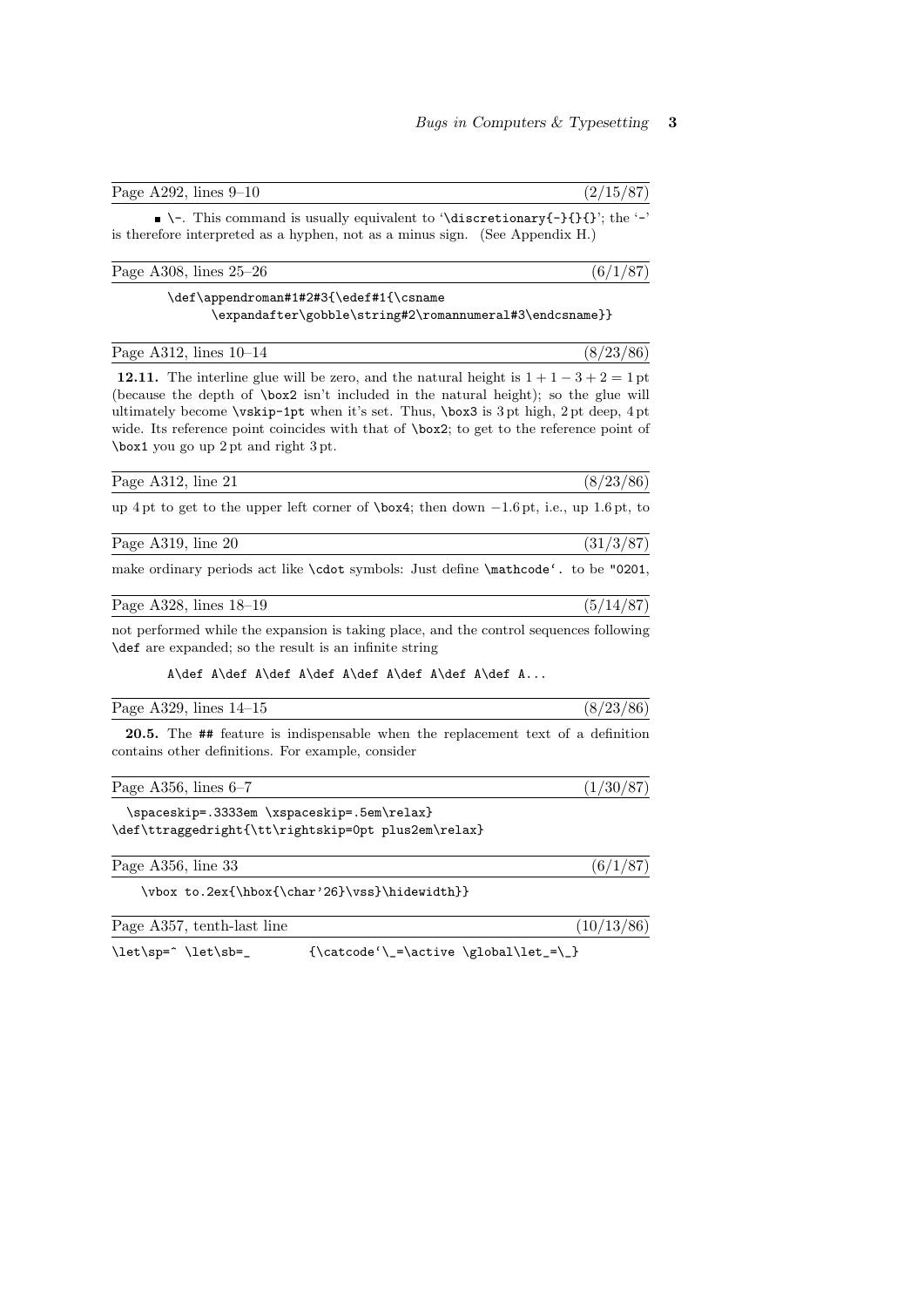| Page A357, third-last and second-last lines                                                                                                                                                                                                                                                                    | (2/17/87) |
|----------------------------------------------------------------------------------------------------------------------------------------------------------------------------------------------------------------------------------------------------------------------------------------------------------------|-----------|
| \def\pr@m@s{\ifx'\next\let\nxt\pr@@@s \else\ifx^\next\let\nxt\pr@@@t<br>\else\let\nxt\egroup\fi\fi \nxt}                                                                                                                                                                                                       |           |
| Page A364, fifth-last line                                                                                                                                                                                                                                                                                     | (1/30/87) |
| \def\fmtname{plain}\def\fmtversion{2.3} % identifies the current format                                                                                                                                                                                                                                        |           |
| Page A368, bottom line                                                                                                                                                                                                                                                                                         | (2/26/86) |
| that includes the symbols $\leftarrow$ , $\downarrow$ , $\neq$ , $\leq$ , and $\geq$ , and he finds that this makes it much more                                                                                                                                                                               |           |
| Page A396, line 13                                                                                                                                                                                                                                                                                             | (8/23/86) |
| \hyphenpenalty=10000 \exhyphenpenalty=10000                                                                                                                                                                                                                                                                    |           |
| Page A414, line 10                                                                                                                                                                                                                                                                                             | (3/4/86)  |
| \font\titlefont=cmssdc10 at 40pt % titles in chapter openings                                                                                                                                                                                                                                                  |           |
| Page A427, line 7                                                                                                                                                                                                                                                                                              | (2/23/86) |
| the author's book Computer Modern Typefaces.)                                                                                                                                                                                                                                                                  |           |
| Page A428, lines $18-20$                                                                                                                                                                                                                                                                                       | (6/15/87) |
| The first eight of these all have essentially the same layout; but cmr5 needs no<br>ligatures, and many of the symbols of cntillo have different shapes. For example,<br>the ampersand becomes an 'E.T.', and the dollar changes to pound sterling:                                                            |           |
| Page A434, lines $25-28$                                                                                                                                                                                                                                                                                       | (8/17/86) |
| from $\nu(\nu)$ . Similarly, $\varphi(\varsigma)$ should not be confused with $\zeta(\zeta)$ . It<br>turns out that \varsigma and \upsilon are almost never used in math formulas;<br>they are included in plain TEX primarily because they are sometimes needed in<br>short Greek citations (cf. Appendix J). |           |
| Page A447, line 32                                                                                                                                                                                                                                                                                             | (6/1/87)  |
| ters also affect mathematical typesetting: dimension parameters \delimitershortfall                                                                                                                                                                                                                            |           |
| Page A455, new paragraph to follow line 9                                                                                                                                                                                                                                                                      | (2/15/87) |
|                                                                                                                                                                                                                                                                                                                |           |

 $\Diamond$  The control sequence \- is equivalent to \discretionary{\char h}{}{}, where  $h$  is the  $\hbar$  supphenchar of the current font, provided that  $h$  lies between 0 and 255. Otherwise  $\setminus$ - is equivalent to  $\discretionary{}$ {}{}.

| Page A457, left column, fifth-last line |  |
|-----------------------------------------|--|
|                                         |  |

155, 201, 305, 324, 357, 394–395;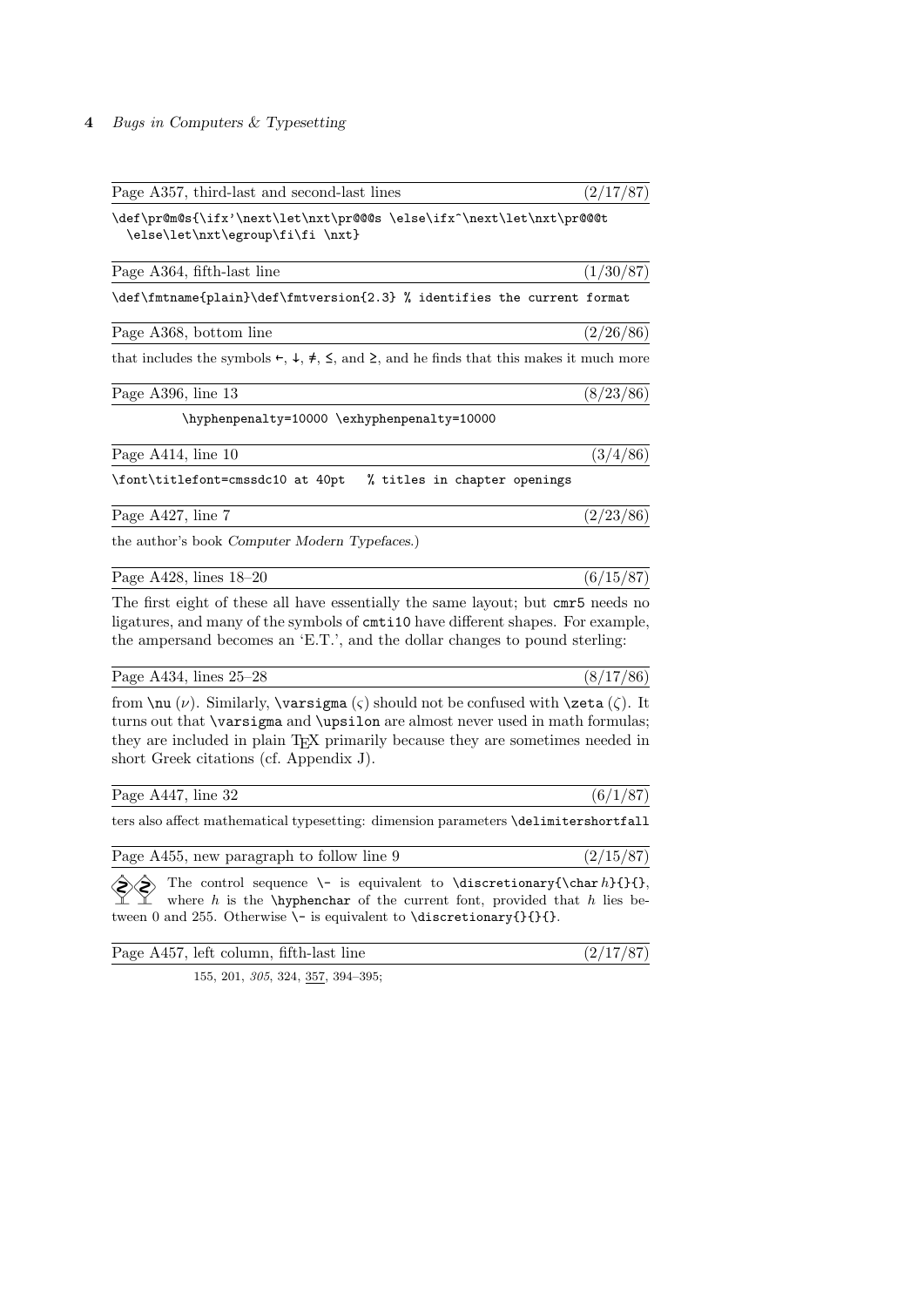| Page A458, left column, line 6                                              | (2/15/87)  |
|-----------------------------------------------------------------------------|------------|
| $*\$ – (discretionary hyphen), 95, 283, 287,<br>292, <u>455</u> .           |            |
| Page A458, left column, near the bottom                                     | (5/19/87)  |
| ! (exclamation point), 51, 72, 73, 75, $169$ .                              |            |
| This saves a line that otherwise would make the index too long on page 481! |            |
| Page A458, right column, line 10                                            | (11/27/86) |
| $\tilde{ }$ (tilde), 38, 51, 343, 353; see also ties.                       |            |
| Page A458, right column                                                     | (6/14/87)  |
| *\accent (general accent), 9, 54, 86, 283, <u>286</u> .                     |            |
| Page A461, entry for boxes                                                  | (3/16/87)  |
| boxes, $63-67$ , $77-83$ , $221-229$ .                                      |            |
| Page A461, entry for <b>\centering</b>                                      | (1/28/86)  |
| \centering, 347, 348, 362.                                                  |            |
| Page A462, entry for $\langle \text{code assignment} \rangle$               | (1/27/86)  |
| $\langle \text{code assignment} \rangle, \frac{277}{2}$                     |            |
| Page A464, left column, line 3                                              | (2/15/87)  |
| discretionary hyphens, $28, 95-96, 453, \underline{455}$ .                  |            |
| Page A465, right column, line 8                                             | (5/3/87)   |
| expansion of expandable tokens, 212–216, 238,                               |            |
| Page A466, entry for $\forall$ font, second line                            | (1/27/86)  |
| 271, <u>276</u> .                                                           |            |
| Page A466, new entry                                                        | (2/3/87)   |
| $\langle$ fontdef token $\rangle$ , 271.                                    |            |
| Page A467, entry for <i>\hideskip</i>                                       | (1/28/86)  |
| \hideskip, 347, 348, 354.                                                   |            |
| Page A468, left column line 2                                               | (2/15/87)  |
| $\Omega$                                                                    |            |

351, 395, 414, 454, 455.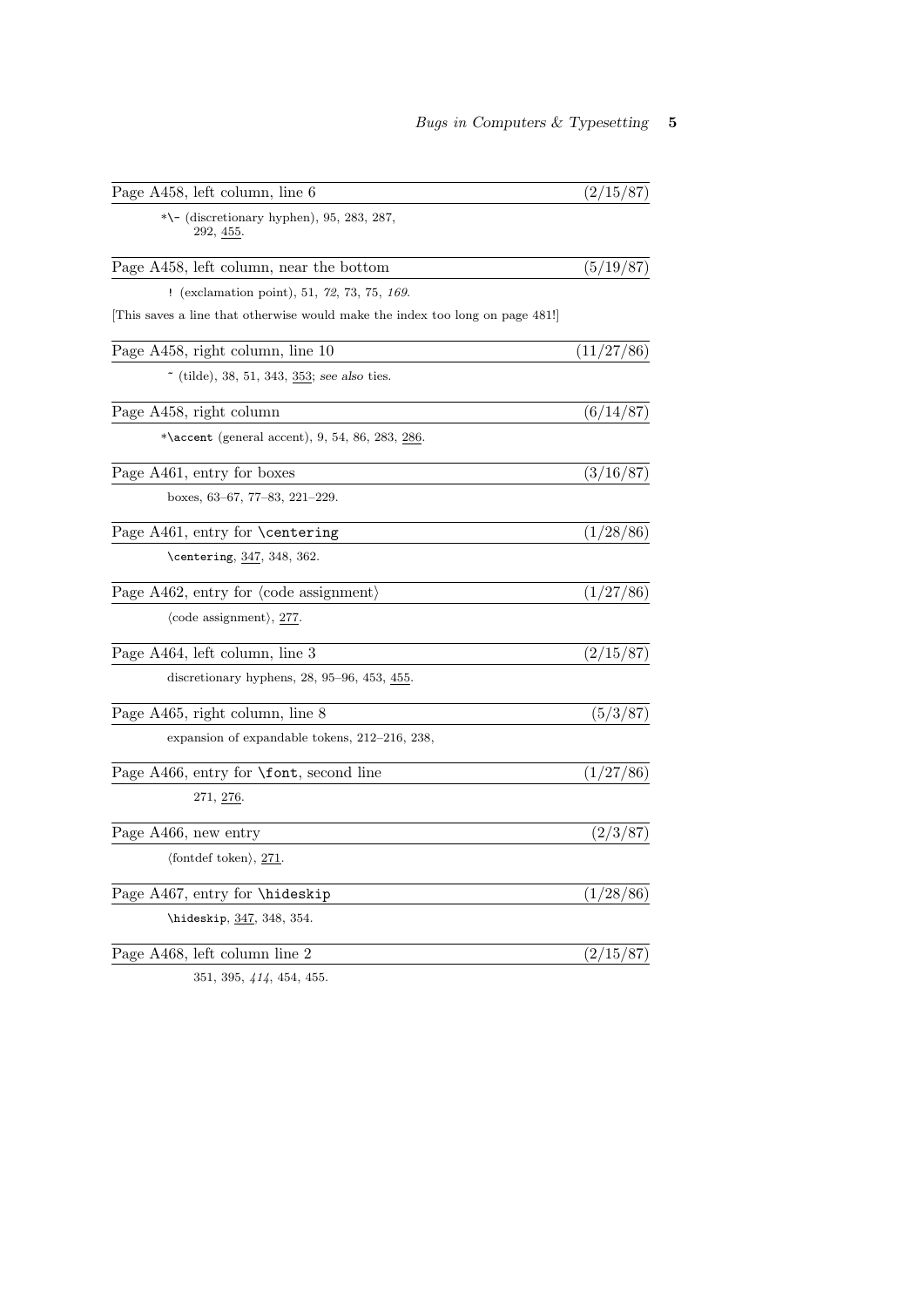| Page A470, entry for manfit                                                                                                                                                                                                                                                                                                                                                                                                                                                                                                                                                                                                                                                      | (1/15/86)  |
|----------------------------------------------------------------------------------------------------------------------------------------------------------------------------------------------------------------------------------------------------------------------------------------------------------------------------------------------------------------------------------------------------------------------------------------------------------------------------------------------------------------------------------------------------------------------------------------------------------------------------------------------------------------------------------|------------|
| manfnt, 44, 408, 414.                                                                                                                                                                                                                                                                                                                                                                                                                                                                                                                                                                                                                                                            |            |
| Page A471, entry for <b>\medbreak</b>                                                                                                                                                                                                                                                                                                                                                                                                                                                                                                                                                                                                                                            | (10/13/86) |
| \medbreak, 111, 113, 353, 355, 419, 422.                                                                                                                                                                                                                                                                                                                                                                                                                                                                                                                                                                                                                                         |            |
| Page A471, entry for \moveright                                                                                                                                                                                                                                                                                                                                                                                                                                                                                                                                                                                                                                                  | (2/27/87)  |
| *\moveright, 80-81, 221, 282.                                                                                                                                                                                                                                                                                                                                                                                                                                                                                                                                                                                                                                                    |            |
| Page A471, entry for Mozart, second line                                                                                                                                                                                                                                                                                                                                                                                                                                                                                                                                                                                                                                         | (3/19/86)  |
| Gottlieb (= Theophilus = Amadeus), $409$ .                                                                                                                                                                                                                                                                                                                                                                                                                                                                                                                                                                                                                                       |            |
| Page A472, the entry for \not                                                                                                                                                                                                                                                                                                                                                                                                                                                                                                                                                                                                                                                    | (2/12/87)  |
| The overprinting here is intentional, since \not is a character of width zero. More than a<br>dozen people have reported this as an error, but it is not!                                                                                                                                                                                                                                                                                                                                                                                                                                                                                                                        |            |
| Page A477, entry for $\$                                                                                                                                                                                                                                                                                                                                                                                                                                                                                                                                                                                                                                                         | (5/3/87)   |
| *\span, 215, 238, <u>243,</u> <i>244</i> , <u>245,</u> 248, 249,<br>282, 330, 385.                                                                                                                                                                                                                                                                                                                                                                                                                                                                                                                                                                                               |            |
| Page A479, entry for ties, second line                                                                                                                                                                                                                                                                                                                                                                                                                                                                                                                                                                                                                                           | (11/27/86) |
| 173, 353, 404.                                                                                                                                                                                                                                                                                                                                                                                                                                                                                                                                                                                                                                                                   |            |
| Page A480, changes to various entries                                                                                                                                                                                                                                                                                                                                                                                                                                                                                                                                                                                                                                            | (6/14/87)  |
| *\underline, $130-131$ , 141, 291, 443.<br>*\unhbox, 120, 283, 285, 354, 356, 361, 399.<br>*\unhcopy, 120, 283, 285, 353.<br>$*$ \unkern, 280.<br>*\unpenalty, $280$ .<br>*\unskip, 222-223, 280, 286, 313, 392, $418 - 419$ .<br>*\unvbox, 120, 254, 282, 286, 354, 361, 363, 364, 392, 399, 417.<br>*\unvcopy, 120, 282, 286, 361.<br>*\vadjust, 95, 105, 109, 110, 117, 259, 281, 393, 454.<br>*\valign, 249, 283, 285-286, 302, 335, 397.<br>*\vcenter, $150-151$ , $159$ , $170$ , $193$ , $222$ , $242$ ,<br>*\vfil, 71, 72, 111, 256, 281, 286, 417.<br>*\vfill, 24, 25, 71, $\overline{72}$ , 256–257, 281, 286.<br>*\vfilneg, 72, 111, 281, 286.<br>\voidb@x, 347, 348. |            |
| Page A481, left column                                                                                                                                                                                                                                                                                                                                                                                                                                                                                                                                                                                                                                                           | (6/14/87)  |

\*\vss, 71,  $\frac{72}{2}$ , 255, 281, 286.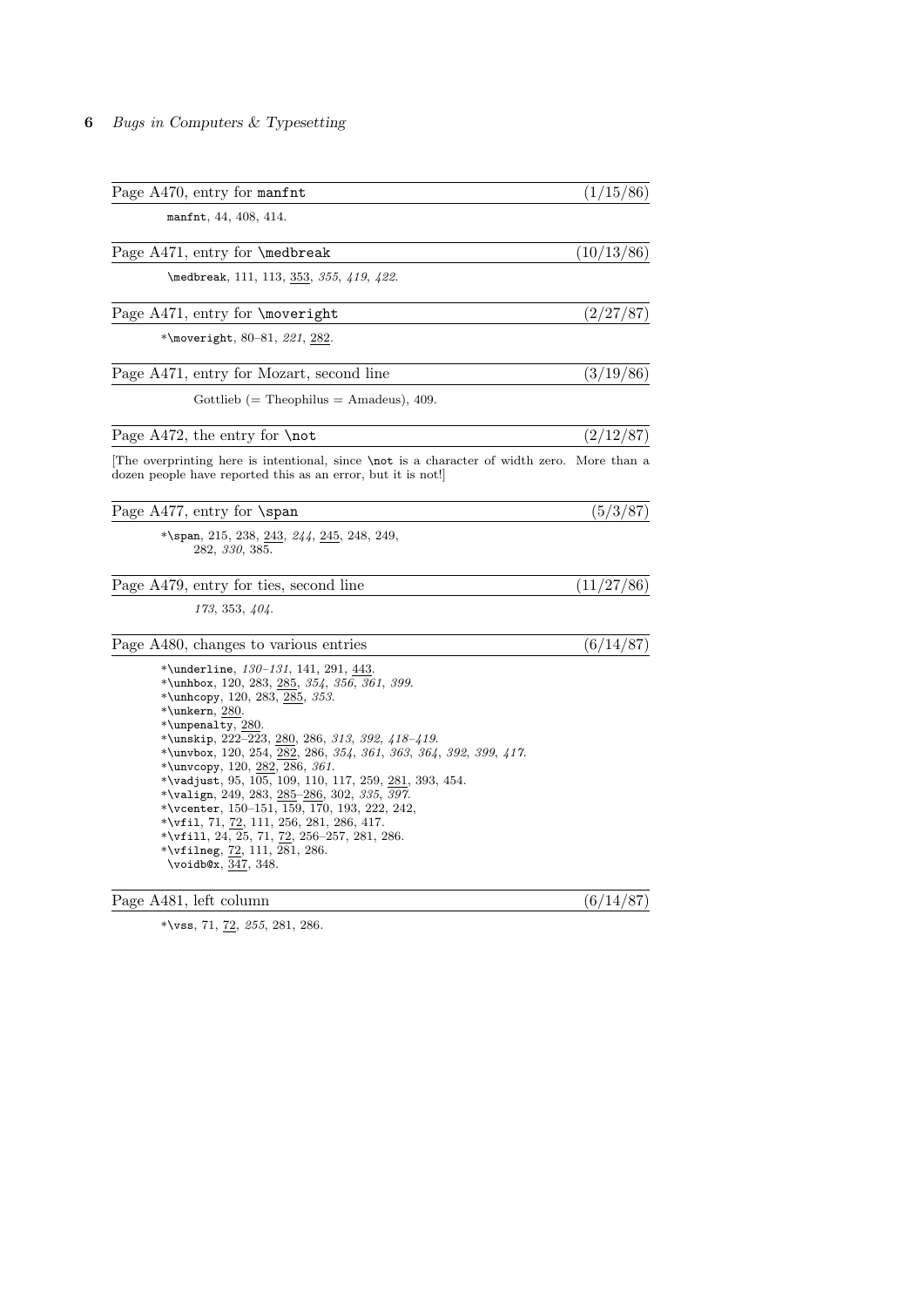# Volume B, in general  $(7/28/86)$

[A number of entries were mistakenly omitted from the mini-indexes on the right-hand pages. Here is a combined list of all the missing items; you can mount it inside the back cover, say, as a secondary mini-index when the first one fails. . . ]

| $active\_base = 1, §222.$                                    | $hyf\_num:$ array, §921.                                 | <i>prefixed_command:</i> procedure,           |
|--------------------------------------------------------------|----------------------------------------------------------|-----------------------------------------------|
| $aux = \text{macro}, \S 213.$                                | $index = macro, §302.$                                   | \$1211.                                       |
| $begin_name:$ procedure, $§515.$                             | inf: boolean, §448.                                      | $prev\_depth = macro, §213.$                  |
| $big\_switch = 60, \, \S1030.$                               | <i>init_col</i> : procedure, $§788$ .                    | $prev\_graf = macro, §213.$                   |
| <i>choice_node</i> = 15, $§689$ .                            | $init\_span$ : procedure, §787.                          | $prev\_prev\_r: pointer, §830.$               |
| $cur_b, \S271.$                                              | <i>input_ln</i> : function, $\S31$ .                     | $print_error = macro, §73.$                   |
| $cur_c:$ quarterword, $\S724.$                               | interaction: $0 \ldots 3$ , §73.                         | $r:$ trie_pointer, §960.                      |
| $cur\_group: group\_code, §271.$                             | $limit =$ macro, §302.                                   | <i>reconstitute</i> : <b>function</b> , §906. |
| $cur_i$ : four_quarters, $\S724$ .                           | $line\_width: scaled, §830.$                             | <i>resume_after_display:</i> procedure,       |
| $cur\_level:$ quarterword, $\S 271.$                         | <i>macro_call:</i> procedure, §389.                      | \$1200.                                       |
| $do\_extension:$ procedure, $§1348$ .                        | $main\_control:$ procedure, $§1030$ .                    | save_ptr: $0$ save_size, $\S 271$ .           |
| $dvi_buf$ : array, §595.                                     | <i>mem</i> : $array, §116.$                              | save_stack: $array, §271.$                    |
| $div_{\text{}}.$ $integer, \S595.$                           | $mem\_bot = 0, §12.$                                     | <i>scan_dimen</i> : <b>procedure</b> , §448.  |
| dvilimit: dvilindex, §595.                                   | $mem\_end: pointer, §118.$                               | $scan\_math: proceedure, \S1151.$             |
| $div_{\text{-}}\text{offset}: \text{ integer}, \text{$}595.$ | $mem\_top = macro, §12.$                                 | short_display: $procedure, \S174.$            |
| $div\_ptr$ : $dvi\_index$ , §595.                            | $mlist_to_hlist: procedure, \S726.$                      | <i>show_node_list:</i> procedure, §182.       |
| $end_{\mathcal{A}}$ raf: procedure, §1096.                   | $mode = \text{macro}, \, \S213.$                         | $start =$ macro, §302.                        |
| $error: procedure, \S 82.$                                   | $mode\_line =$ macro, §213.                              | $state = macro, \S302.$                       |
| $error\_stop\_mode = 3, §73.$                                | more_name: function, §516.                               | $str\_pool$ : packed array, §39.              |
| $font\_base = 0$ , §12.                                      | $mu: \, boolean, \, \S448.$                              | $str\_ptr$ : $str\_number$ , §39.             |
| $font\_info: array, §549.$                                   | $name = macro, §302.$                                    | $str\_start$ : array, §39.                    |
| $get\_token$ : procedure, §365.                              | <i>nest</i> : $array, §213.$                             | $tail =$ macro, §213.                         |
| qlue_base = 2626, $§222$ .                                   | <i>off_save</i> : $procedure$ , $§1064$ .                | $trap\_zero\_glue$ : procedure, $§1229$ .     |
| $half_buf: dvi_index, §595.$                                 | $open\_log\_file$ : procedure, $§534$ .                  | trie: $array, §921.$                          |
| handle_right_brace: procedure,                               | $output\_active: boolean, \S 989.$                       | $trie\_char = \text{macro}, \S 921.$          |
| §1068.                                                       | p: pointer, §498.                                        | <i>trie_link</i> = macro, $\S 921$ .          |
| $hash\_base = 258, §222.$                                    | <i>param_stack</i> : $array, \S 308.$                    | $trie\_op = \text{macro}, \S 921.$            |
| $head = \text{macro}, \, \S213.$                             | $pool_{\text{file}: \text{alpha} - \text{file}, \S 50.}$ | <i>vlist_out</i> : procedure, $\S629$ .       |
| $h y f\_distance$ : $array, §921.$                           | $pool\_ptr$ : $pool\_pointer$ , §39.                     | <i>write_loc: pointer</i> , $§1345$ .         |
| hyf_next: $array, \S 921.$                                   |                                                          |                                               |
|                                                              |                                                          |                                               |

### Volume B, in general  $(4/6/87)$

[The percent signs in all the comments (for example, on pages 7 and 50) are in the wrong font! Change  $\%$  to  $\%$ .]

Page Bvi, bottom line, and top line of next page (10/12/86)

puter Science Report 1097 (Stanford, California, April 1986), 146 pp. The WEB programs for four utility programs that are often used with TEX: POOLtype, TFtoPL, PLtoTF, and DVItype.

Page B2, line 32 (4/22/87)

define  $\text{banner} \equiv \text{`This}\_\text{iS}\_\text{r}$ TeX,  $\text{``Jversion}\_2.2\text{'}$  { printed when TEX starts }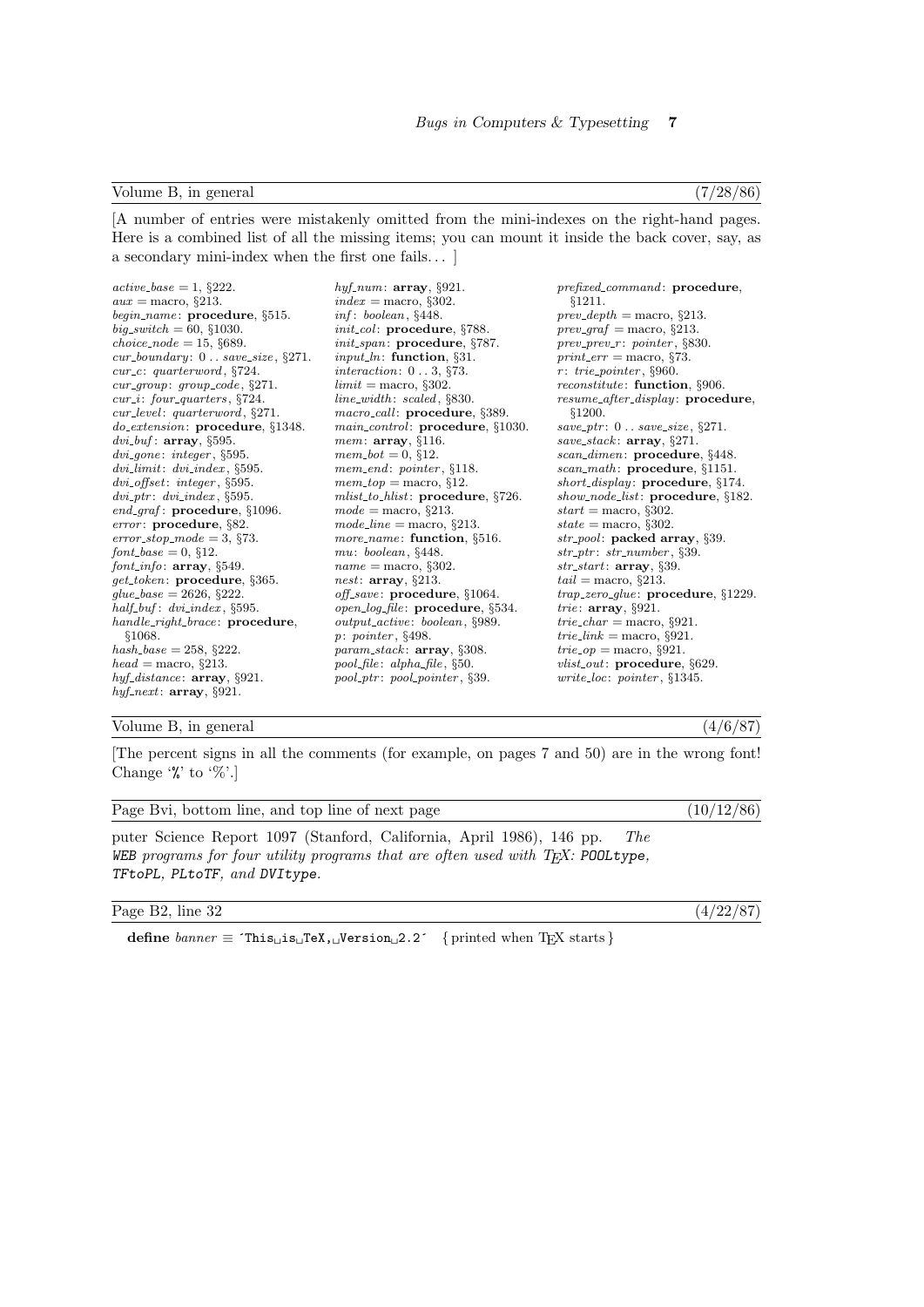| Page<br>$l_{\text{max}}$ or<br>fter line<br>new line a<br>atter<br>ו כ<br>∠⊌<br>-- | - |
|------------------------------------------------------------------------------------|---|
|------------------------------------------------------------------------------------|---|

if  $max_in\_open \geq 128$  then  $bad \leftarrow 6;$ 

| (4/7/87)<br>Page B13, first three lines |  |  |  |
|-----------------------------------------|--|--|--|
|-----------------------------------------|--|--|--|

The 'name' parameter, which is of type '**packed array**  $\langle \langle any \rangle$  of *char'*, stands for the name of the external file that is being opened for input or output. Blank spaces that might appear in name are ignored.

| Page B14, line 30                                                                                                                                                       | (4/7/87)  |
|-------------------------------------------------------------------------------------------------------------------------------------------------------------------------|-----------|
| 31.<br>The <i>input-ln</i> function brings the next line of input from the specified file into available                                                                |           |
| Page B18, line 30                                                                                                                                                       | (5/22/86) |
| $str\_ptr: str\_number;$ { number of the current string being created }                                                                                                 |           |
| Page B21, first line of mini-index, right column                                                                                                                        | (6/14/87) |
| $pool_name = "string", §11.$                                                                                                                                            |           |
| Page B34, lines $5-6$                                                                                                                                                   | (6/14/87) |
| to delete a token, and/or if some fatal error occurs while T <sub>F</sub> X is trying to fix a non-fatal one.<br>But such recursion is never more than two levels deep. |           |

Page B55, lines  $12-13$  (4/21/87)

if  $r = p$  then if  $\text{rlink}(p) \neq p$  then  $\langle$  Allocate entire node p and goto found 129 $\rangle$ ;

### Page B57, lines 25–28 (6/14/87)

The first of these has  $font = font\_base$ , and its *link* points to the second; the second identifies the font and the character dimensions. The saving feature about oriental characters is that most of them have the same box dimensions. The *character* field of the first *char\_node* is a "*charext*" that distinguishes between graphic symbols whose dimensions are identical for typesetting purposes. (See the METAFONT manual.) Such an extension of T<sub>E</sub>X would not be difficult; further details are left to the reader.

| Page B58, second line of section 136 | (7/23/86) |  |  |  |
|--------------------------------------|-----------|--|--|--|
|--------------------------------------|-----------|--|--|--|

the values corresponding to '\hbox{}'. The *subtype* field is set to  $min\_quarterword$ , since that's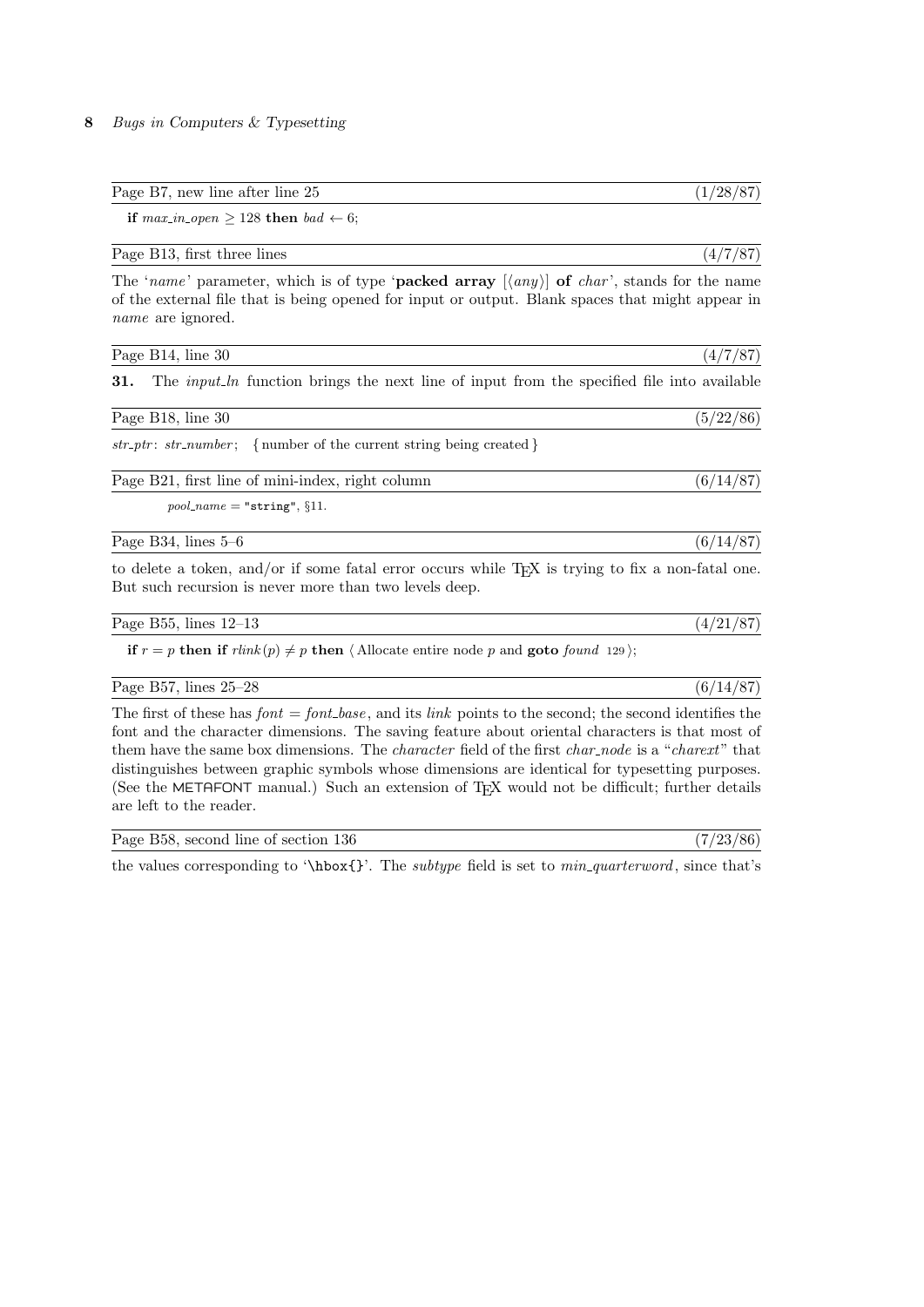| Page B66, lines $2-8$                                                                                                                                                                                                                                                                                                                                                                                                                                                                                                                                                                                                         | (4/21/87) |
|-------------------------------------------------------------------------------------------------------------------------------------------------------------------------------------------------------------------------------------------------------------------------------------------------------------------------------------------------------------------------------------------------------------------------------------------------------------------------------------------------------------------------------------------------------------------------------------------------------------------------------|-----------|
| location is more efficient than dynamic allocation when we can get away with it. For exam-<br>ple, locations $mem\_bot$ to $mem\_bot + 3$ are always used to store the specification for glue that<br>is 'Opt plus Opt minus Opt'. The following macro definitions accomplish the static alloca-<br>tion by giving symbolic names to the fixed positions. Static variable-size nodes appear in lo-<br>cations mem-bot through lo_mem_stat_max, and static single-word nodes appear in locations<br>hi_mem_stat_min through mem_top, inclusive. It is harmless to let lig_trick and garbage share<br>the same location of mem. |           |
| Page B67, line 23                                                                                                                                                                                                                                                                                                                                                                                                                                                                                                                                                                                                             | (4/13/87) |
| { previous $mem\_end$ , $lo\_mem\_max$ , and $hi\_mem\_min$ }                                                                                                                                                                                                                                                                                                                                                                                                                                                                                                                                                                 |           |
| Page B71, line 17                                                                                                                                                                                                                                                                                                                                                                                                                                                                                                                                                                                                             | (4/15/87) |
| begin while $p > mem\_min$ do<br>[Now <i>null</i> can be removed from the mini-index.]                                                                                                                                                                                                                                                                                                                                                                                                                                                                                                                                        |           |
| Page B74, line 24                                                                                                                                                                                                                                                                                                                                                                                                                                                                                                                                                                                                             | (4/15/87) |
| <b>procedure</b> show_node_list(p: integer); { prints a node list symbolically }                                                                                                                                                                                                                                                                                                                                                                                                                                                                                                                                              |           |
| Page B74, line 33                                                                                                                                                                                                                                                                                                                                                                                                                                                                                                                                                                                                             | (4/15/87) |
| while $p > mem\_min$ do                                                                                                                                                                                                                                                                                                                                                                                                                                                                                                                                                                                                       |           |
| Page B84, line 12                                                                                                                                                                                                                                                                                                                                                                                                                                                                                                                                                                                                             | (2/15/87) |
| define $relax = 0$ {do nothing (\relax)}                                                                                                                                                                                                                                                                                                                                                                                                                                                                                                                                                                                      |           |
| Page B86, third line of section 210                                                                                                                                                                                                                                                                                                                                                                                                                                                                                                                                                                                           | (8/23/86) |
| that their special nature is easily discernible. The "expandable" commands come first.                                                                                                                                                                                                                                                                                                                                                                                                                                                                                                                                        |           |
| Page B88, line 23                                                                                                                                                                                                                                                                                                                                                                                                                                                                                                                                                                                                             | (5/22/86) |
| <b>procedure</b> $print-mode(m: integer);$ {prints the mode represented by m}                                                                                                                                                                                                                                                                                                                                                                                                                                                                                                                                                 |           |
| Page B93, lines $3-4$                                                                                                                                                                                                                                                                                                                                                                                                                                                                                                                                                                                                         | (8/17/86) |
| In the first region we have 128 equivalents for "active characters" that act as control sequences,<br>followed by 128 equivalents for single-character control sequences.                                                                                                                                                                                                                                                                                                                                                                                                                                                     |           |
| Page B130, ninth-last line                                                                                                                                                                                                                                                                                                                                                                                                                                                                                                                                                                                                    | (5/7/87)  |

This variable has six possible values: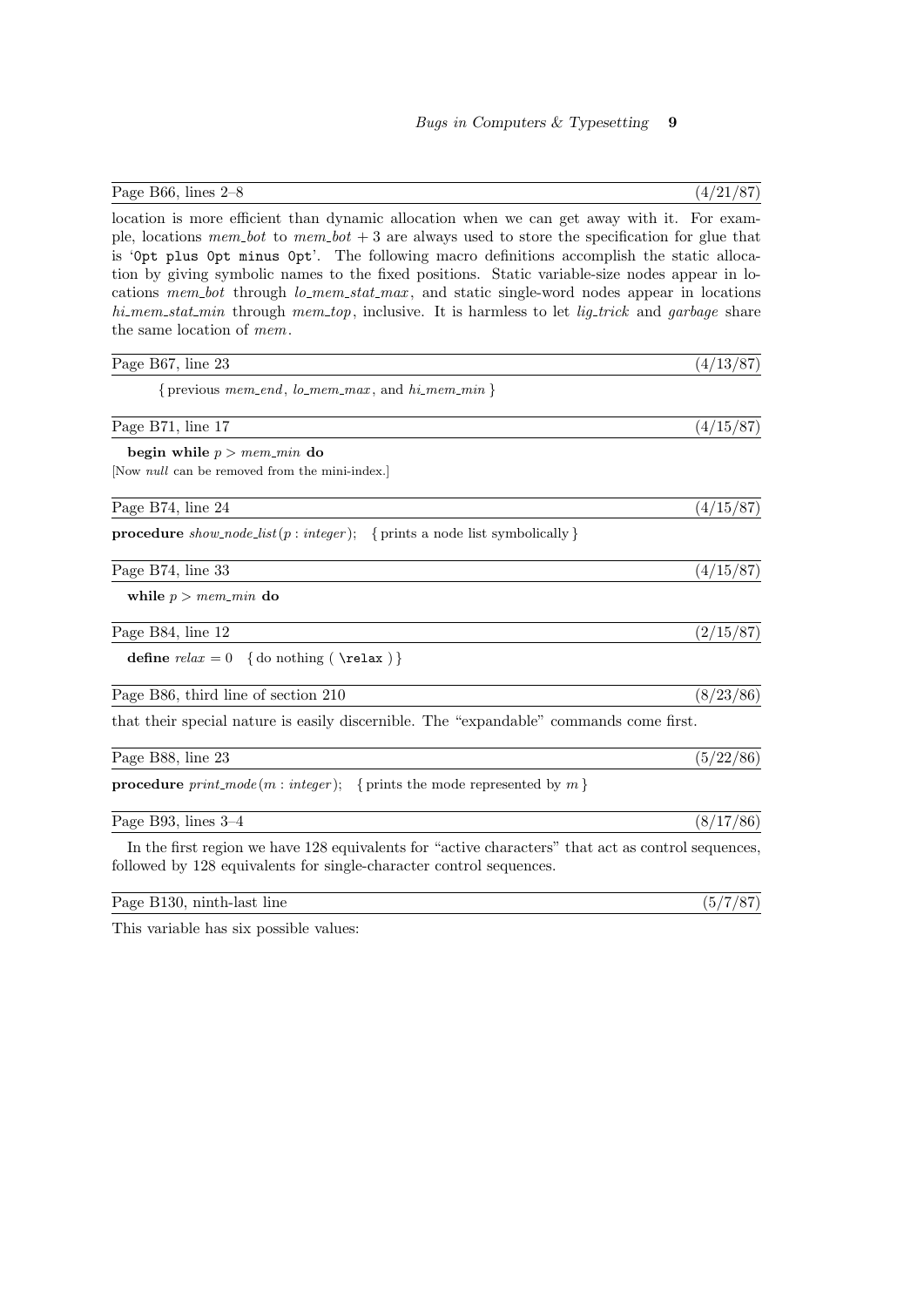# Page B151, line 9  $(4/22/87)$

begin if  $(\text{end\_line} \cdot \text{char} < 0) \vee (\text{end\_line} \cdot \text{char} > 127)$  then  $\text{incr}(\text{limit});$ if  $limit = start$  then { previous line was empty }

## Page B160, lines 17–20 (7/28/86)

|       | <b>389.</b> After parameter scanning is complete, the parameters are moved to the <i>param_stack</i> .                |
|-------|-----------------------------------------------------------------------------------------------------------------------|
|       | Then the macro body is fed to the scanner; in other words, macro_call places the defined text                         |
|       | of the control sequence at the top of T <sub>F</sub> X's input stack, so that <i>get_next</i> will proceed to read it |
| next. |                                                                                                                       |

| Page B200, top line |  |  |  |
|---------------------|--|--|--|

495. When we begin to process a new \if, we set if limit  $\leftarrow$  if code; then if \or or \else or \fi

Page B217, lines  $15-16$  (6/14/87)

DVI format.

Page B224, lines  $4-7$  of section  $560$  (10/22/86)

name and area strings nom and aire, and the "at" size s. If s is negative, it's the negative of a scale factor to be applied to the design size;  $s = -1000$  is the normal case. Otherwise s will be substituted for the design size; in this case, s must be positive and less than 2048 pt (i.e., it must be less than  $2^{27}$  when considered as an integer).

| Page B224, second-last line   |                                           |  |  |  |
|-------------------------------|-------------------------------------------|--|--|--|
| $\bullet$ $\bullet$ $\bullet$ | $\sim$ $\sim$ $\sim$ $\sim$ $\sim$ $\sim$ |  |  |  |

done: if file\_opened then  $b\_close$  (tfm\_file);  $read\_font\_info \leftarrow g;$ 

Page B255, mini-index at the bottom (4/15/87)

 $mag =$  macro,  $§236$ .

Page B257, lines  $11-13$  (6/14/87)

if  $c \ge qi(128)$  then  $dvi_$ it(set1);  $dvi$ -out $(qo(c))$ ;

## Page B260, lines 7–8 (4/15/87)

In the case of c-leaders (centered leaders), we want to increase  $cur_h$  by half of the excess space not occupied by the leaders; and in the case of x-leaders (expanded leaders) we increase

# Page B267, mini-index at the bottom  $(4/15/87)$

cur s

: integer,  $§616. mag = macro, §236. pop = 142, §586.$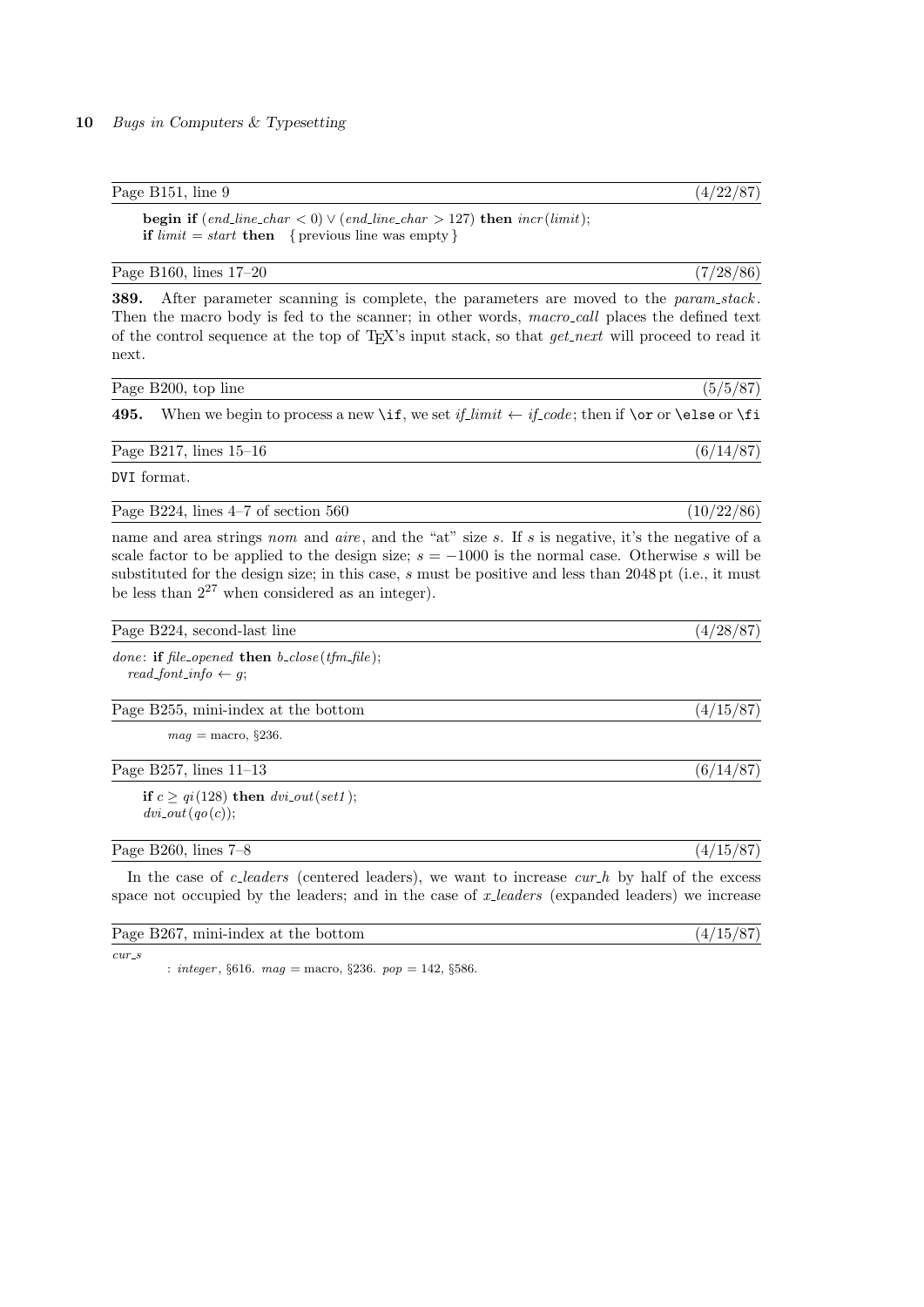| (8/23/86)<br>Page $B271$ , line 10 |  |  |
|------------------------------------|--|--|
|------------------------------------|--|--|

which will be ignored in the calculations because it is a highly negative number.

## Page B285, lines 23 and 24 (5/4/87)

the current string would be '.  $\hat{C}$ .  $\hat{I}$  if p points to the *ord noad* for x in the (ridiculous) formula '\$\sqrt{a^{\mathinner{b\_{c\over x+y}}}}\$'.

### Page B296, lines 3–5 (5/8/87)

box b and changes it so that the new box is centered in a box of width  $w$ . The centering is done by putting \hss glue at the left and right of the list inside b, then packaging the new box; thus, the actual box might not really be centered, if it already contains infinite glue.

Page B346, line 19  $(5/19/87)$ 

 $pass_number: \; halfword; \; { the number of passive nodes allocated on this pass }$ 

Page B350, lines 36 and 37 (1/28/87)

v: pointer; { points to a glue specification or a node ahead of  $cur_p$ } t: integer; { node count, if  $cur_p$  is a discretionary node}

Page B353, lines 8–22 (1/28/87)

 $s \leftarrow cur\_p$ ; if break\_type > unhyphenated then if  $cur_p \neq null$  then  $\langle$  Compute the discretionary *break\_width* values 840 $\rangle$ ; while  $s \neq null$  do . . . [as before, but indented one less notch]

end;

## Page B354, line 6 (1/28/87)

will be the background plus  $l_1$ , so the length from cur p to cur p should be  $\gamma + l_0 + l_1 - l$ , minus the length of nodes that will be discarded after the discretionary break.

| Page B354, lines 12–18                                                                                                | (1/28/87) |
|-----------------------------------------------------------------------------------------------------------------------|-----------|
| <b>begin</b> $t \leftarrow replace\_count(cur_p); v \leftarrow cur_p; s \leftarrow post\_break(cur_p);$               |           |
| while $t > 0$ do                                                                                                      |           |
| <b>begin</b> $decr(t); v \leftarrow link(v);$ (Subtract the width of node v from break-width 841);                    |           |
| end:                                                                                                                  |           |
| while $s \neq null$ do                                                                                                |           |
| <b>begin</b> $\langle$ Add the width of node s to <i>break_width</i> and increase t, unless it's discardable $842$ ); |           |

Page B354, new line after line 21  $(1/28/87)$ 

if  $t = 0$  then  $s \leftarrow link(v)$ ; { more nodes may also be discardable after the break }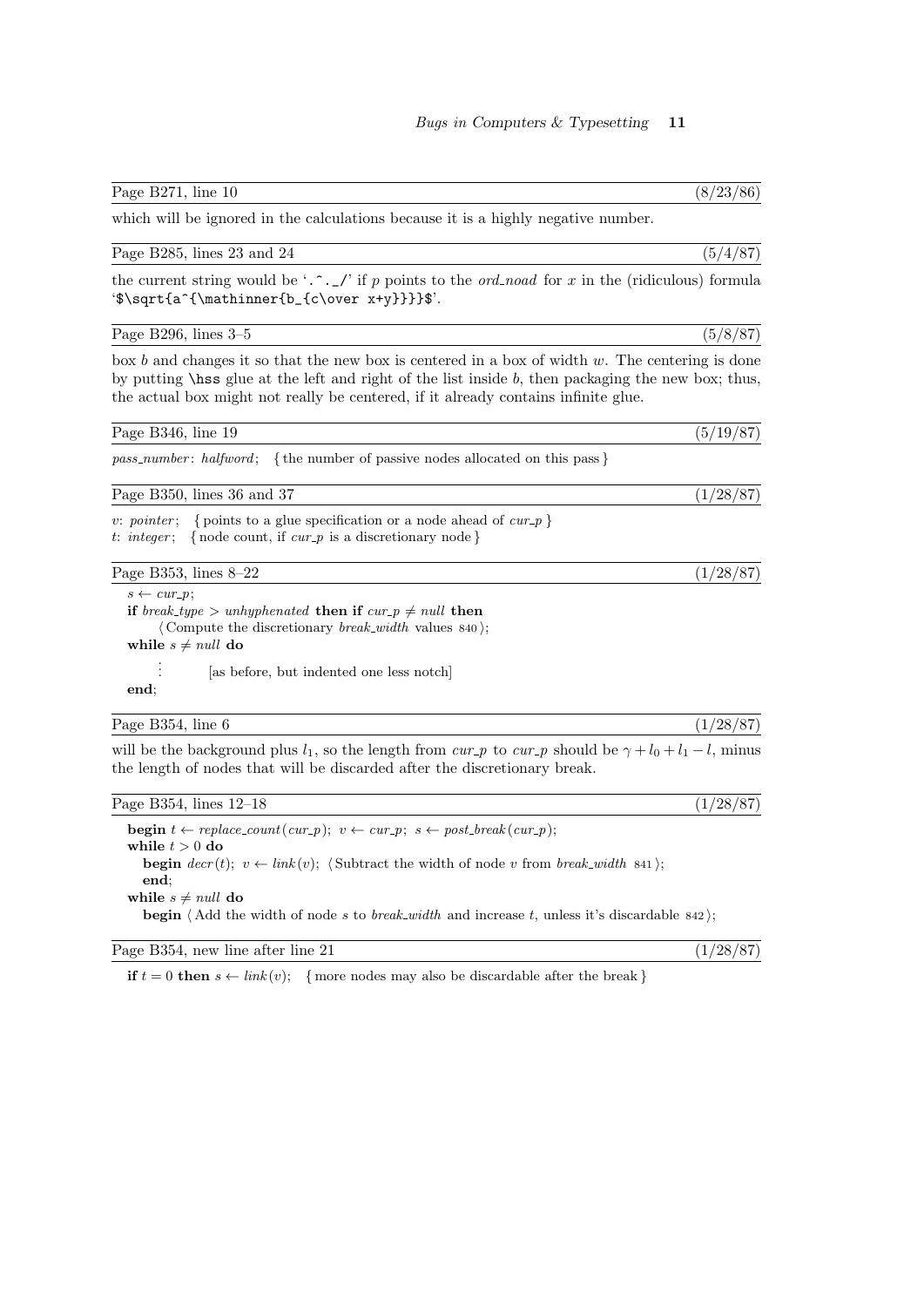|  |  | Page B354, lines 26–34 |  |  |  |
|--|--|------------------------|--|--|--|
|--|--|------------------------|--|--|--|

[Change 's' to 'v' throughout this section (8 times).]

| Page B354, line 9 from the bottom |  | (1/28/87) |  |  |
|-----------------------------------|--|-----------|--|--|
|-----------------------------------|--|-----------|--|--|

842.  $\langle$  Add the width of node s to *break width* and increase t, unless it's discardable 842  $\rangle \equiv$ 

| Page B355, lines $1-3$                                                                          | /87) |
|-------------------------------------------------------------------------------------------------|------|
| hlist_node, vlist_node, rule_node: break_width $[1] \leftarrow break\_width[1] + width(s);$     |      |
| kern_node: if $(t = 0) \wedge (subtype(s) \neq acc\_kern)$ then $t \leftarrow -1$ {discardable} |      |
| else break_width $[1] \leftarrow break\_width[1] + width(s);$                                   |      |
| othercases $\text{confusion}$ ("disc2")                                                         |      |
| endcases:                                                                                       |      |
| incr(t)                                                                                         |      |

Page B355, patches to mini-index at bottom (1/28/87)

 $acc\_{\ell} = 2, \S 155$ .  $incr = \text{macro}, \,$ §16. t: integer , §830. v: pointer , §830.

Page B372, lines 12–14 (1/28/87)

 $\langle$  Change discretionary to compulsory and set *disc*-break  $\leftarrow$  true 882 $\rangle$ else if  $(type(q) = math-node) \vee (type(q) = kern-node)$  then  $width(q) \leftarrow 0;$ 

Page B380, fifth-last line (5/7/87)

b and c, the two patterns with and without hyphenation are  $ab - cd$  ef and  $abc$  def. Thus the

Page B386, lines 2–4 (5/21/87)

hyphenation, T<sub>E</sub>X first looks to see if it is in the user's exception dictionary. If not, hyphens are inserted based on patterns that appear within the given word, using an algorithm due to Frank M. Liang.

| Page B397, line 28                                                                                              | (5/21/87) |
|-----------------------------------------------------------------------------------------------------------------|-----------|
| $h = z - c$ . It follows that location <i>trie-max</i> will never be occupied in <i>trie</i> , and we will have |           |
| Page B415, the mini-index                                                                                       | (4/6/87)  |
| [Delete the spurious entry for $c'.$ ]                                                                          |           |
| Page B419, mini-index entry for $c$                                                                             | (4/6/87)  |

c: integer , §994.

 $(1/28/87)$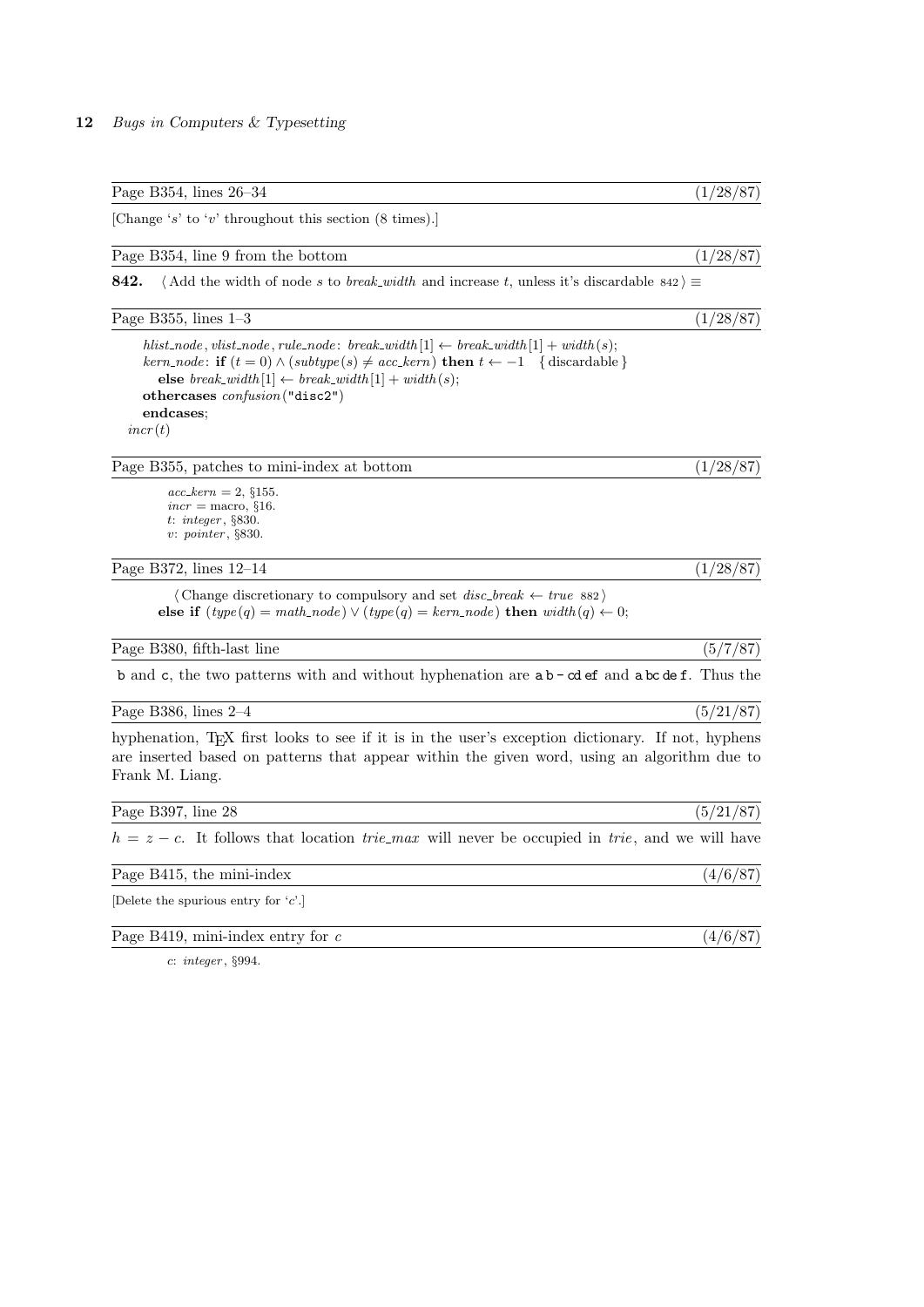| Page B422, line 24                                                                                                                                                                                           | (8/23/86)  |
|--------------------------------------------------------------------------------------------------------------------------------------------------------------------------------------------------------------|------------|
| { predecessor of $p$ }<br>$prev\_p: pointer;$                                                                                                                                                                |            |
| Page B435, line 16                                                                                                                                                                                           | (10/12/86) |
| $width(p) \leftarrow font\_info[k].sc; \{ that's space(f)\}$<br>$stretch(p) \leftarrow font_info[k+1].sc; \{ and space\_stretch(f)\}$<br>$shrink(p) \leftarrow font_info[k+2].sc; \{ and space\_shrink(f)\}$ |            |
| And the mini-index gets three new entries: $space = macro$ , $§558$ . $space\_shrink = macro$ , $§558$ . $space\_stretch =$<br>macro, §558.                                                                  |            |
| Page B495, lines 18 and 19                                                                                                                                                                                   | (2/15/87)  |
| delete these lines, since the cases cannot occur                                                                                                                                                             |            |
| Page B510, line 8                                                                                                                                                                                            | (12/15/86) |
| $("Pretend_U that_U you're_UHercule_UPoint: _UExamine_Uall_U clues,")$                                                                                                                                       |            |
| Page B527, new line to follow line 13                                                                                                                                                                        | (6/17/86)  |
| This program doesn't bother to close the input files that may still be open.                                                                                                                                 |            |
| Page B534, fourth-last line                                                                                                                                                                                  | (5/4/87)   |
| define $write\_stream(\#) \equiv info(\# + 1)$<br>{ stream number $(0 \text{ to } 17)$ }                                                                                                                     |            |
| Page B544, left column                                                                                                                                                                                       | (1/28/87)  |
| $acc\text{-}kern: \quad 155, 191, 837, 842, 879, 1125.$                                                                                                                                                      |            |
| Page B546, entry for $c$                                                                                                                                                                                     | (4/6/87)   |
| [Add a reference to section 994.]                                                                                                                                                                            |            |
| Page B547, left column                                                                                                                                                                                       | (4/7/87)   |
| <i>char</i> : 19, 26-27, 520, 534.                                                                                                                                                                           |            |
| Page B547, left column                                                                                                                                                                                       | (6/14/87)  |
| Chinese characters: 134, 585.                                                                                                                                                                                |            |
| Page B553, entry for font_base                                                                                                                                                                               | (6/14/87)  |
| [Insert a reference to section 134.]                                                                                                                                                                         |            |
| Page B555, right column, new entry                                                                                                                                                                           | (10/25/86) |

Huge page..., 641.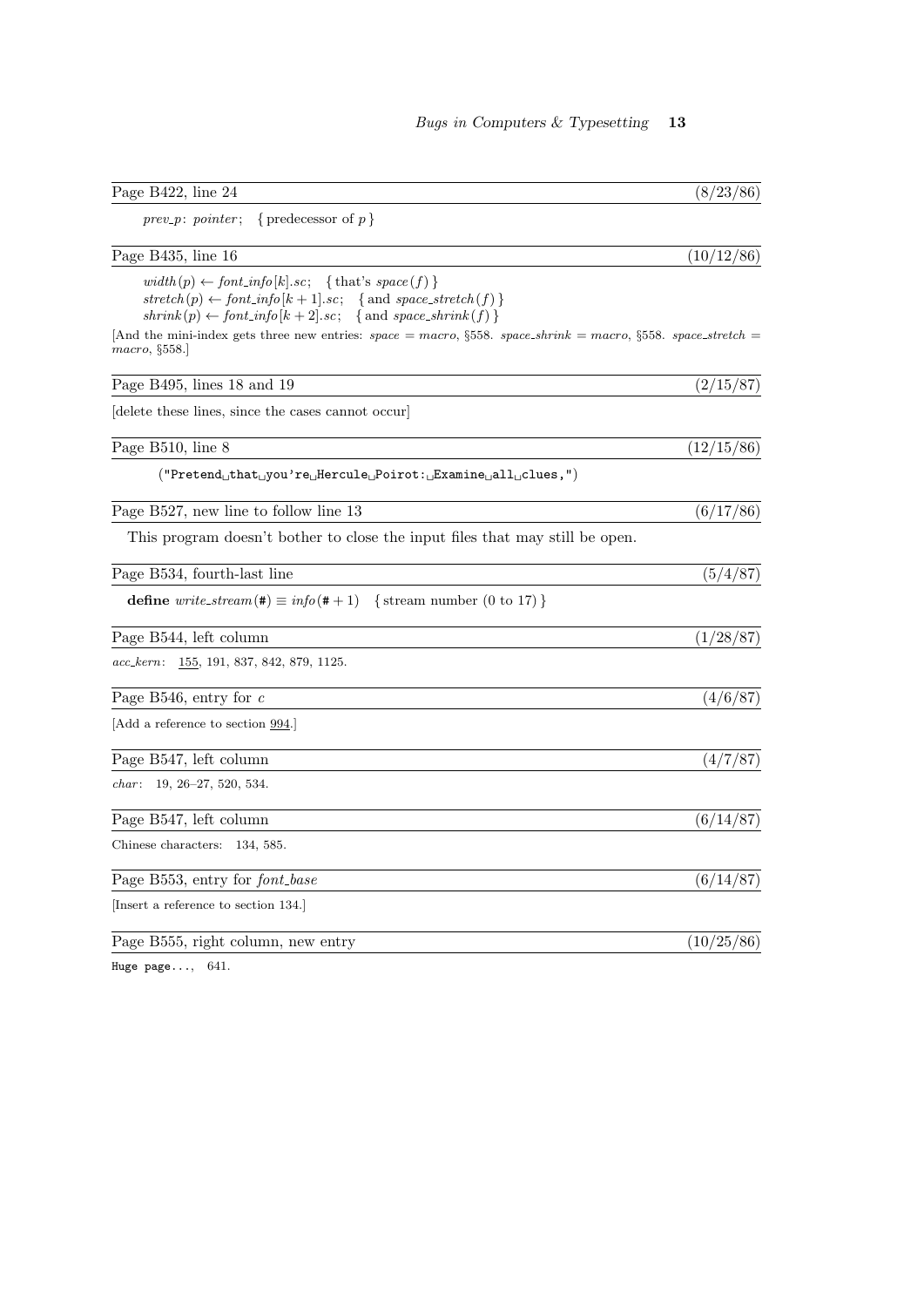| Page B556, entry for <i>incr</i>                                                                          | (1/28/87)  |
|-----------------------------------------------------------------------------------------------------------|------------|
| Add a reference to section 842.                                                                           |            |
| Page B557, entry for <i>is_char_node</i>                                                                  | (1/28/87)  |
| Delete the reference to section 881.                                                                      |            |
| Page B557, right column                                                                                   | (6/14/87)  |
| Japanese characters: 134, 585.                                                                            |            |
| Page B560, right column                                                                                   | (1/28/87)  |
| $max_in\_open: \quad \underline{11}, 14, 304, 328.$                                                       |            |
| Page B561, left column, line 10                                                                           | (4/15/87)  |
| 169–172, 174, 178, 182, 1249, 1312, 1334.                                                                 |            |
| Page B561, left column                                                                                    | (5/1/87)   |
| Missing font identifier:<br>577.                                                                          |            |
| Page B563, left column, line 2                                                                            | (4/15/87)  |
| 136, 145, 149–154, 164, 168–169, 175–176, 182,                                                            |            |
| Page B563, right column                                                                                   | (6/14/87)  |
| oriental characters: 134, 585.                                                                            |            |
| Page B569, right column, in appropriate places                                                            | (10/12/86) |
| space: 547, 558, 752, 755, 1042.<br>$space\_shrink: 547, 558, 1042.$<br>$space\_stretch: 547, 558, 1042.$ |            |
| Page B570, third-last line                                                                                | (1/28/87)  |
| 786, 795, 809, 819–820, 822, 837, 842–844, 866,                                                           |            |
| Page B571, right column                                                                                   | (10/25/86) |
| The followingdeleted, $641, 992, 1121$ .                                                                  |            |
| Page B571, right column                                                                                   | (4/7/87)   |
| $text\_char: 19, 20, 25, 47.$                                                                             |            |
| Page B573, right column                                                                                   | (5/1/87)   |
|                                                                                                           |            |

[Delete the entry for 'Undefined font code'.]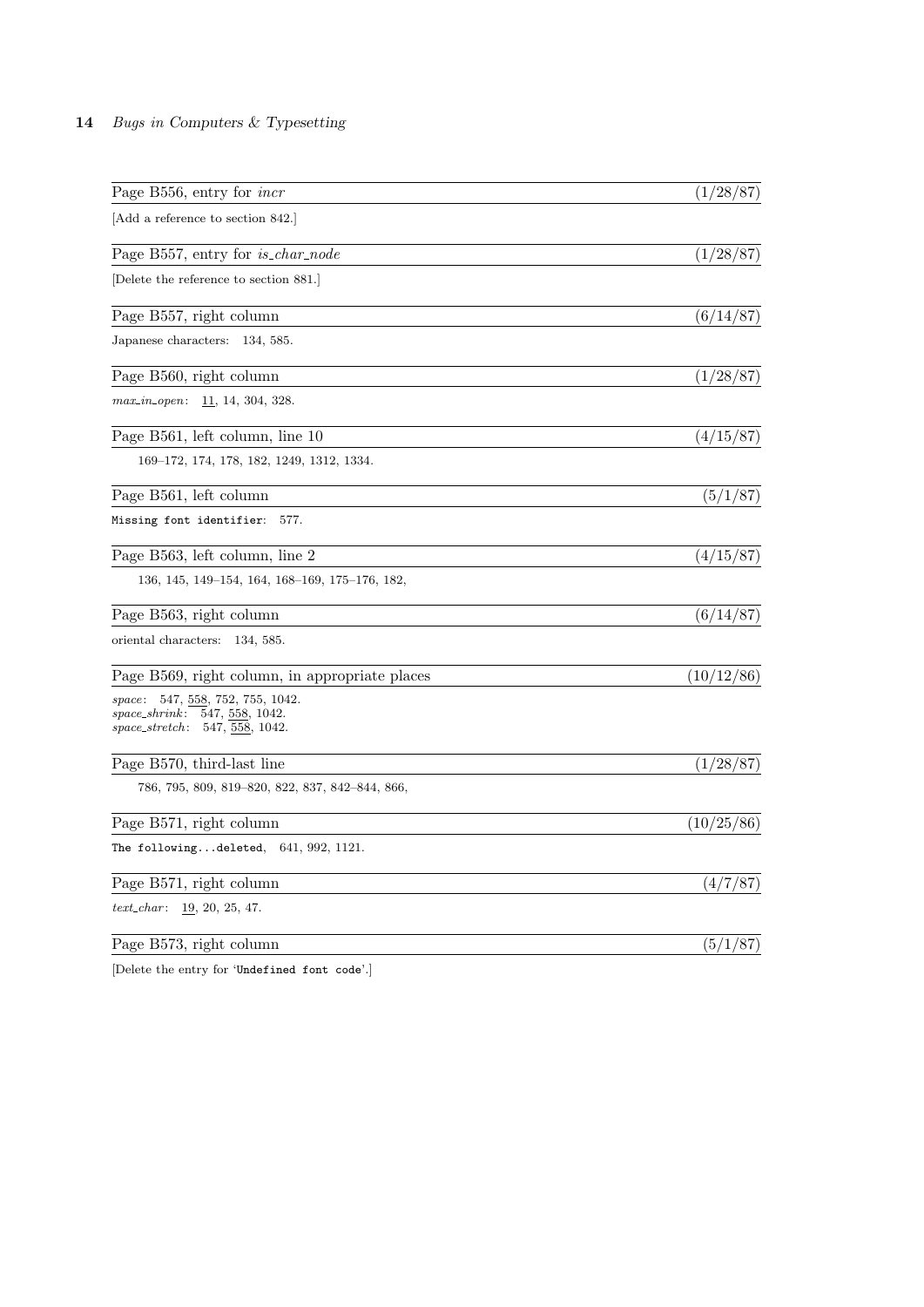# Page B576, line 2 (1/28/87)

 $\langle$  Add the width of node s to *break width* and increase t, unless it's discardable 842 $\rangle$ Used in section 840.

# Page B591, line 6 from the bottom  $(1/28/87)$

 $\langle$  Subtract the width of node v from *break\_width* 841  $\rangle$  Used in section 840.

| Page C14, top two lines |  |
|-------------------------|--|
|                         |  |

 $\diamondsuit$  The recursive midpoint rule for curve-drawing was discovered in 1959 by Paul de Casteljau, who showed that the curve could be described algebraically by the remarkably simple formula

| Page C54, sixth-last to fourth-last lines | (10/13/86) |
|-------------------------------------------|------------|
|                                           |            |

Jonathan H. Quick (a student) used 'a.plus1' as the name of a variable at the beginning of his program; later he said 'let plus=+'. How could he refer to the variable 'a.plus1' after that?

| Page C76, line 14 |                      |          |  |  |  |  | (10/13/86) |  |
|-------------------|----------------------|----------|--|--|--|--|------------|--|
|                   | $\sim$ $\sim$ $\sim$ | -------- |  |  |  |  |            |  |

 $x_4 = w - 0.01in$  Point 4 should be one-hundredth of an inch inside

Page C103, line 12 (10/12/86)

 $ht^{\#} = body\_height^{\#};$  .5 $[ht^{\#}, -dp^{\#}] = axis^{\#};$ 

Page C105, line 13 (10/13/86)

The vertical line just to the right of the italic left parenthesis shows the italic

Page C113, lines 20–27 (8/23/86)

The command 'erase fill c' is an abbreviation for 'cullit; unfill c; cullit';<br>this zeros out the pixel values inside the cyclic path c, and sets other pixel this zeros out the pixel values inside the cyclic path  $c$ , and sets other pixel values to 1 if they were positive before erasing took place. (It works because the initial cullit makes all the values  $0$  or 1, then the **unfill** changes the values inside  $c$  to  $0$  or negative. The final cullit gets rid of the negative values, so that they won't detract from future filling and drawing.) You can also use 'draw', 'filldraw', or 'drawdot' with 'erase'; for example, 'erase draw  $p$ ' is an abbreviation for 'cullit; undraw  $p$ ; cullit', which uses the currently-picked-up pen as if it were an eraser applied to path  $p$ .

| Page C124, line 9 |                                                    | (6/17/86) |
|-------------------|----------------------------------------------------|-----------|
|                   | $branch_2 = flex((30, 570), (10, 590), (-1, 616))$ |           |

Page C130, 3rd-last line (9/25/86)

Geometry 1 (1986), 123–140]: Given a sequence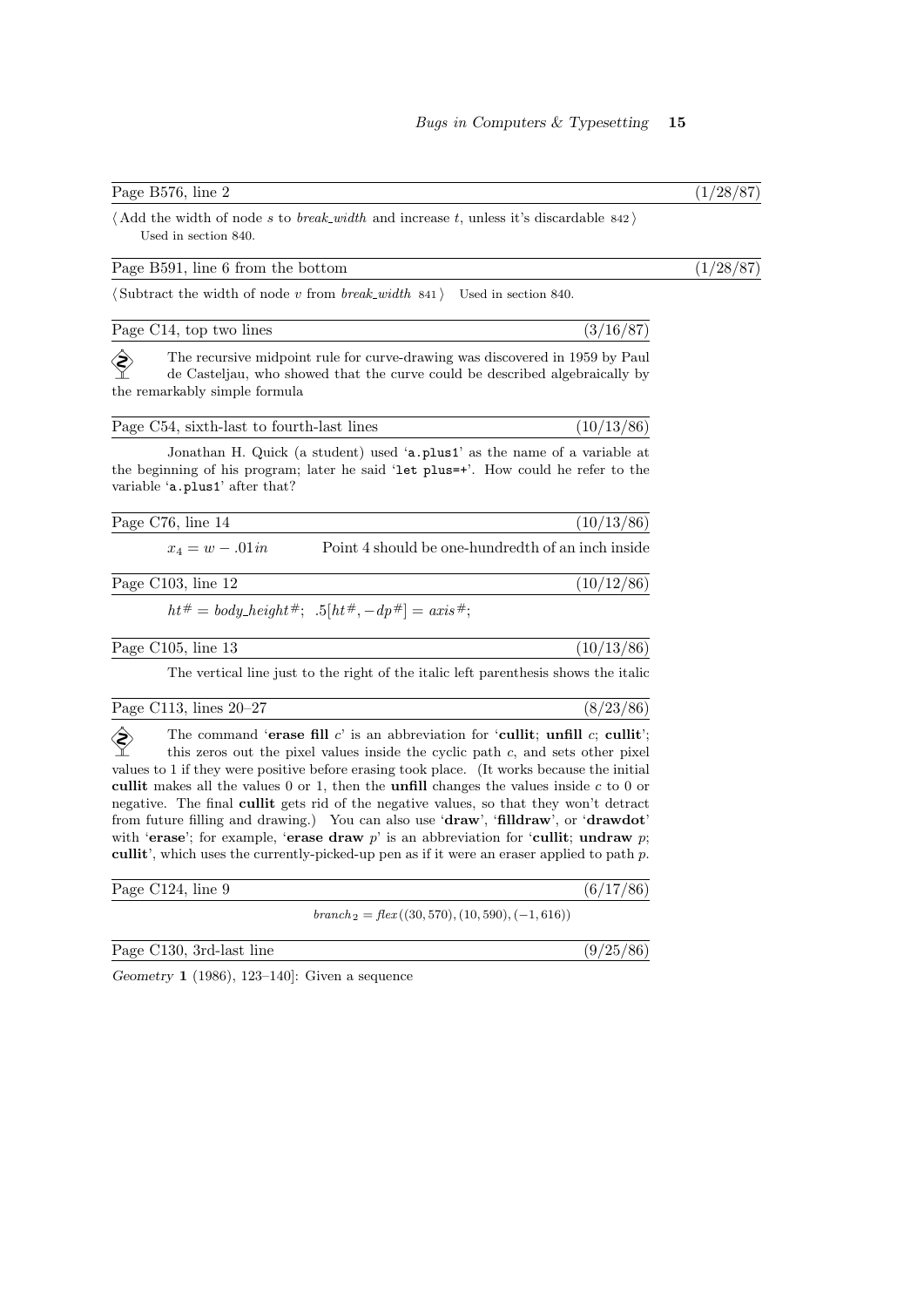| Page C144, sixth line of the program                                                                                                                                                                                   | (8/23/86)  |
|------------------------------------------------------------------------------------------------------------------------------------------------------------------------------------------------------------------------|------------|
| 6 $y_2 = .1h$ ; $top y_3 = .4h$ ;                                                                                                                                                                                      |            |
| Page C148, the line before the illustration                                                                                                                                                                            | (11/27/86) |
| are polygons with 32 and 40 sides, respectively:                                                                                                                                                                       |            |
| New illustrations are needed here, since METAFONT version 1.3 improves the accuracy<br>of pen polygons.                                                                                                                |            |
| Page C149, 7th line after the illustration                                                                                                                                                                             | (10/24/86) |
| $(200, y + 100 \pm \alpha)$ , where $\alpha = \sqrt{5}/4 \approx 0.559$ . If we digitize these outlines and fill the                                                                                                   |            |
| Page C178, second-last line                                                                                                                                                                                            | (8/23/86)  |
| (If $t_3 = t_1$ transum $t_2$ , then z transformed $t_3 = z$ transformed $t_1 + z$ transformed $t_2$ ,                                                                                                                 |            |
| Page C198, fifth-last and fourth-last lines                                                                                                                                                                            | (10/13/86) |
| $top y_2 = round(top \beta).$                                                                                                                                                                                          |            |
| Such operations occur frequently in practice, so plain METAFONT provides convenient                                                                                                                                    |            |
| Page C212, lines 9-11 from the bottom                                                                                                                                                                                  | (8/23/86)  |
| point $\langle$ numeric expression $\rangle$ of $\langle$ path primary $\rangle$<br>precontrol (numeric expression) of $\langle$ path primary $\rangle$<br>postcontrol (numeric expression) of $\langle$ path primary) |            |
| Page C233, lines $13-14$                                                                                                                                                                                               | (2/15/87)  |
| one column of white pixels, if the character is 2a pixels wide, because the right edge of<br>black pixels is specified here to have the x coordinate $2a - 1$ .                                                        |            |

| Page C247 | <u>.</u> | $\frac{1}{2}$ , lines 23–25 |  |  |  |  |  |  |  |
|-----------|----------|-----------------------------|--|--|--|--|--|--|--|
|           |          |                             |  |  |  |  |  |  |  |

16.2. 'pencircle scaled 1.06060' is the diamond but 'pencircle scaled 1.06061' is the square. (This assumes that  $\text{fillin} = 0$ . If, for example,  $\text{fillin} = .1$ , the change doesn't occur until the diameter is 1.20204.) The next change is at diameter 1.5, which

| Page C262, lines $1-4$ |  | (28/86) |  |  |  |  |
|------------------------|--|---------|--|--|--|--|
| ----                   |  |         |  |  |  |  |

When we come to macros whose use has not yet been explained—for example, somehow softjoin and stop never made it into Chapters 1 through 27—we shall consider them from a user's viewpoint. But most of the comments that follow are addressed to a potential base-file designer.

| Page $C266$ , line 16 |  |  |  |  |  |  |
|-----------------------|--|--|--|--|--|--|
|                       |  |  |  |  |  |  |

variables; they have the side effect of changing the variable's value.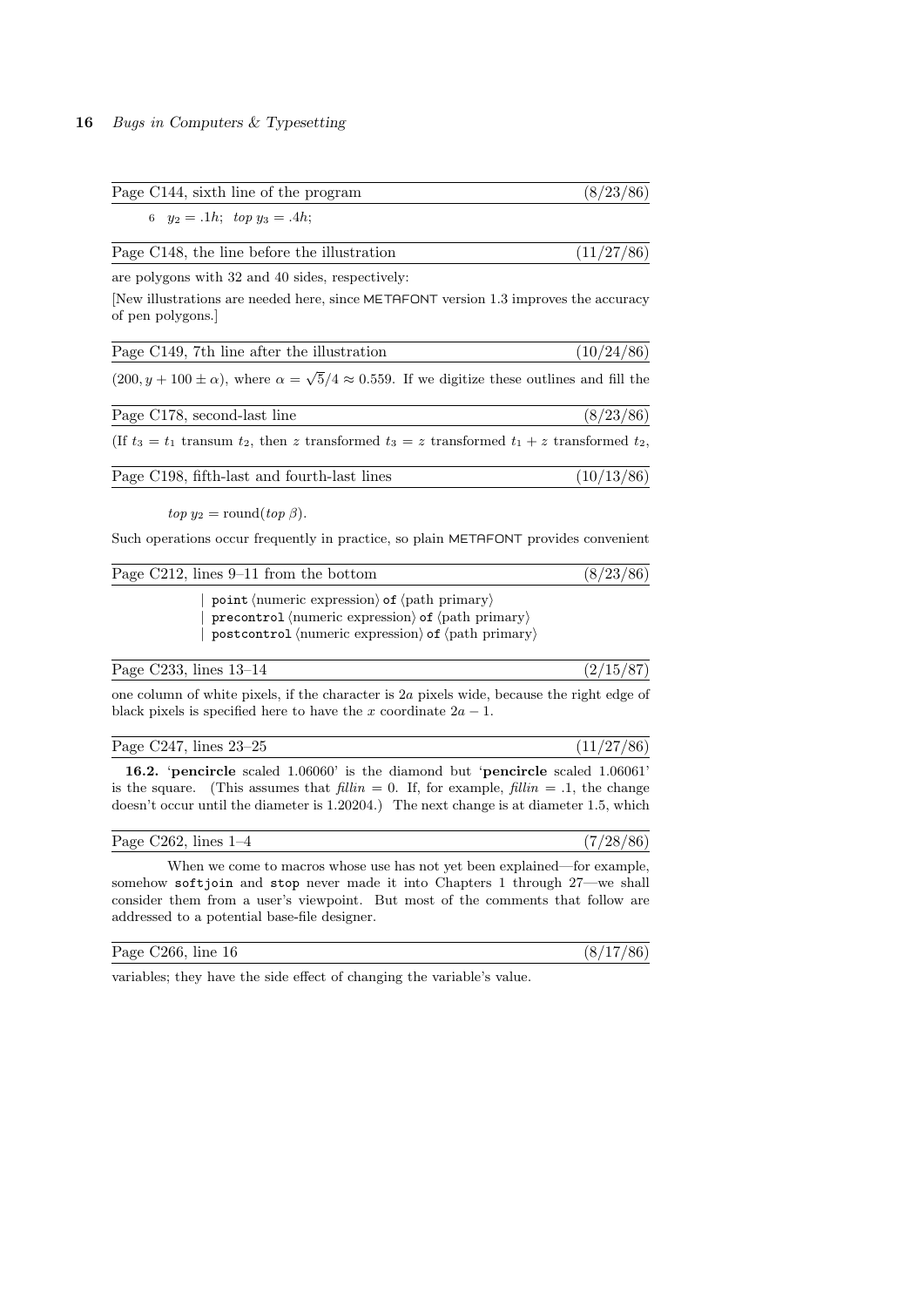| Page C276, line 26                                                                                                                                                                                                                                   | (6/23/86)  |
|------------------------------------------------------------------------------------------------------------------------------------------------------------------------------------------------------------------------------------------------------|------------|
| if charic<>0: r((w+charic*hppp,h.o_),(w+charic*hppp,.5h.o_)); fi                                                                                                                                                                                     |            |
| Page C286, lines $24-26$                                                                                                                                                                                                                             | (10/13/86) |
| but METAFONT won't let you. And even if this had worked, it wouldn't have solved the<br>problem; it would simply have put <b>ENDFOR</b> into the replacement text of ast, because<br>expansion is inhibited when the replacement text is being read. |            |
| Page C290, line 1                                                                                                                                                                                                                                    | (8/23/86)  |
| 2. Fortuitous loops. The 'max' and 'min' macros in Appendix B make use of the fact                                                                                                                                                                   |            |
| Page C298, third-last line                                                                                                                                                                                                                           | (8/23/86)  |
| $t[u_1,\ldots,u_n] = t[t[u_1,\ldots,u_{n-1}],t[u_2,\ldots,u_n]]$                                                                                                                                                                                     |            |
| Page C304, 14th-last line                                                                                                                                                                                                                            | (2/15/87)  |
| [replace this '\smallskip' by a \smallskip between lines!]                                                                                                                                                                                           |            |
| Page C307, fifth-last line                                                                                                                                                                                                                           | (12/7/86)  |
| adjust_fit(\left sidebearing adjustment), \right sidebearing adjustment));                                                                                                                                                                           |            |
| Page C312, line 34                                                                                                                                                                                                                                   | (10/12/86) |
| $fontname[2] = "cmssbx10";$<br>$params[2] = "sans_params";$                                                                                                                                                                                          |            |
| Page C316, lines $19-21$                                                                                                                                                                                                                             | (8/17/86)  |
| example, '(some charht values had to be adjusted by as much as 0.12pt)' means<br>that you had too many different nonzero heights, but METAFONT found a way to<br>reduce the number to at most 15 by changing some of them; none of them had to be    |            |
| Page C319, line 3                                                                                                                                                                                                                                    | (8/23/86)  |
| specified by saying, e.g.,                                                                                                                                                                                                                           |            |
| Page C321, line 6                                                                                                                                                                                                                                    | (7/28/86)  |
| special "identifier " & font_identifier_;                                                                                                                                                                                                            |            |
| Page C334, line 2                                                                                                                                                                                                                                    | (6/23/86)  |
| currentpicture := currentpicture shifted- $(1,1)$ ; pix := currentpicture;                                                                                                                                                                           |            |
| Page C339, tenth-last line                                                                                                                                                                                                                           | (2/4/87)   |

Jackie K\=aren {\L}au\.ra Mar{\'\i}a N\H{a}ta{\l}{\u\i}e {\O}ctave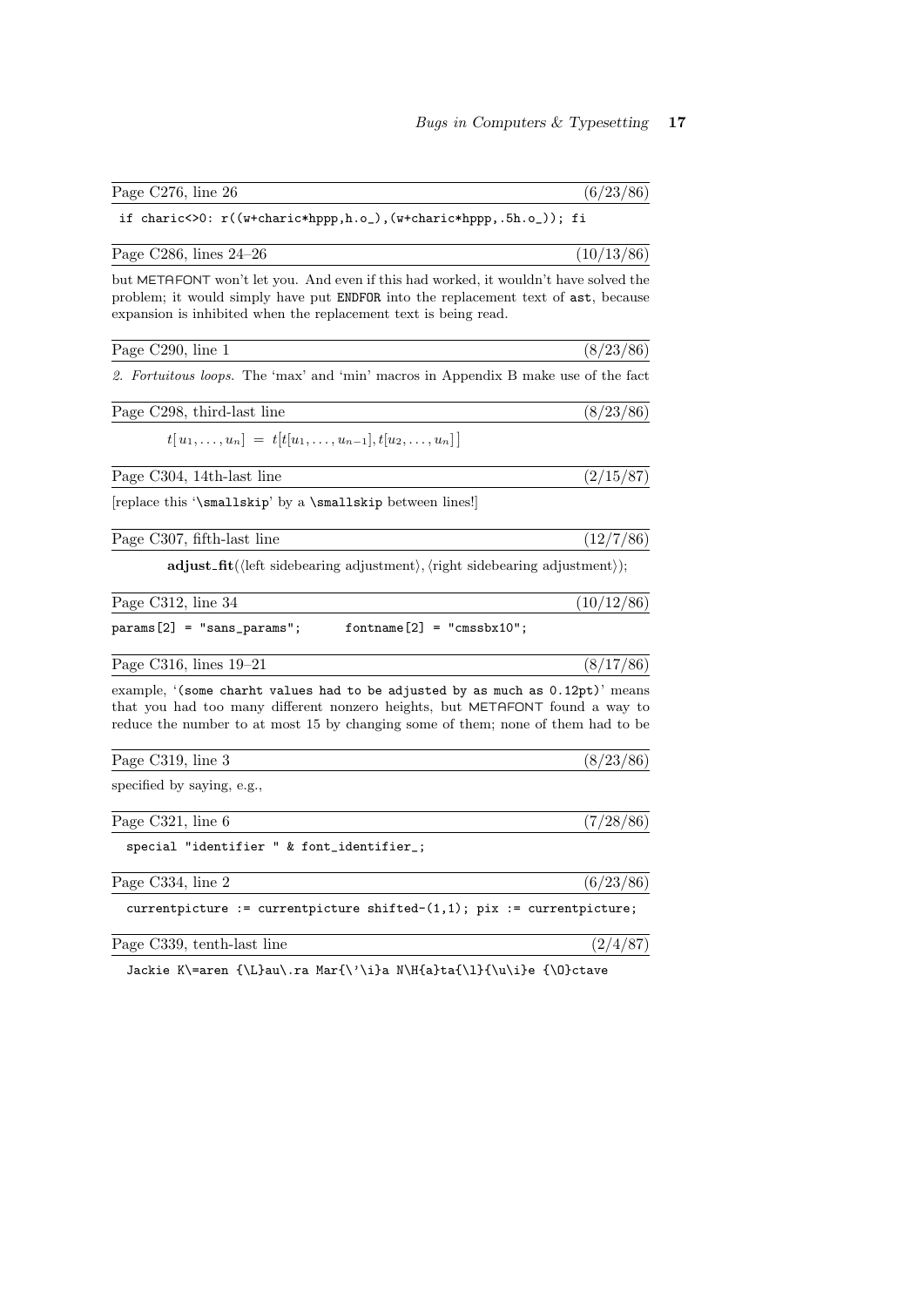| Page C343, second-last line                                                                                                     | (8/23/86) |
|---------------------------------------------------------------------------------------------------------------------------------|-----------|
| the precise needs of a precise but limited intellectual goal.                                                                   |           |
| Page C346, 2nd line of entry for $\cdot$ ;                                                                                      | (1/12/87) |
| 217, 223–224, 263, 312.                                                                                                         |           |
| Page C348, line 6                                                                                                               | (6/17/86) |
| concatenation, of paths, $70-71$ , 123, 127,                                                                                    |           |
| Page C348, just before 'debugging'                                                                                              | (3/16/87) |
| de Casteljau, Paul de Faget, 14.                                                                                                |           |
| Page C348, right column                                                                                                         | (3/16/87) |
| The entry for 'define_whole_vertical_blacker_pixels' should be moved up before the entry<br>for 'define_whole_vertical_pixels'. |           |
| Page C352, left column                                                                                                          | (6/1/87)  |
| *kern, <i>97, 316</i> , <u>317</u> .                                                                                            |           |
| Page C352, right column                                                                                                         | (3/8/87)  |
| The entry for 'lowres' belongs before the entry for 'lowres_fix'.                                                               |           |
| Page C353, left column                                                                                                          | (3/8/87)  |
| The entries for 'mode' and '(mode command)' belong before the entry for 'mode_def'.                                             |           |
| Page C353, entry for mode_def                                                                                                   | (8/17/86) |
| mode_def, 94, 189, 270, 278-279.                                                                                                |           |
| Page C355, right column                                                                                                         | (4/15/86) |
| [The entry for 'rulepen' belongs before the entry for 'rules'.]                                                                 |           |
| Page C355, right column                                                                                                         | (8/5/86)  |
| $screen$ screenstrokes, $191, 277.$                                                                                             |           |
| Page C355, 2nd line of entry for 'semicolons'                                                                                   | (1/12/87) |
| 217, 223–224, 263, 312.                                                                                                         |           |
| Page C356, full names for the Stanfords                                                                                         | (4/10/86) |
| Stanford, Amasa Leland, 340.                                                                                                    |           |

Stanford, Jane Elizabeth Lathrop, 340.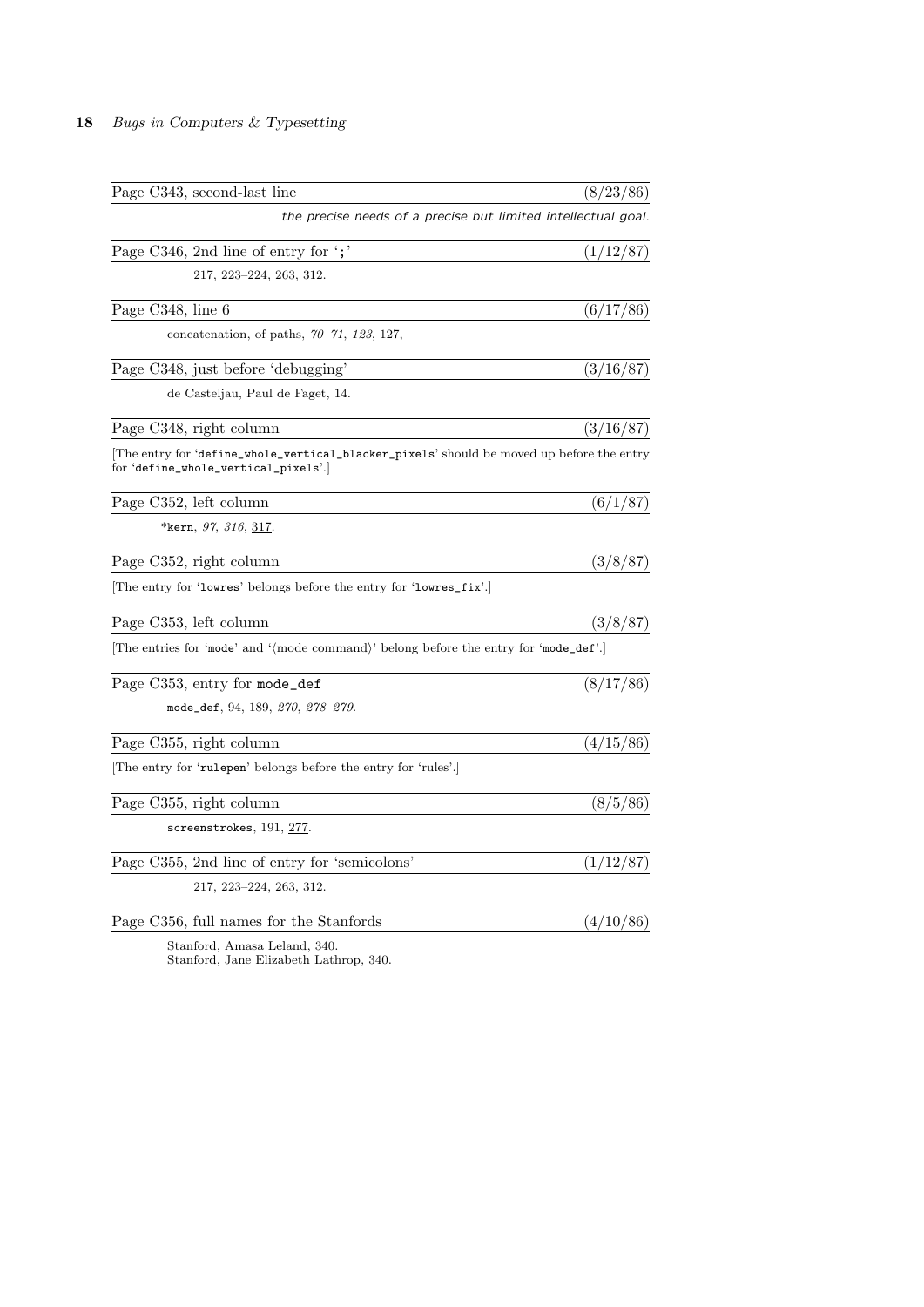### Volume D, in general (7/28/86)

[A number of entries were mistakenly omitted from the mini-indexes on the right-hand pages. Here is a combined list of all the missing items; you can mount it inside the back cover, say, as a secondary mini-index when the first one fails. . . ]

add\_or\_subtract: procedure, §930. after:  $array, §427.$ arg list: pointer , §720.  $b: pixel\_color, \S580.$ bad\_exp: procedure, §824.  $before:$   $array, §427.$ begin\_name: procedure, §770. bilin1: procedure, §968. binary\_mac: procedure, §863. blank\_rectangle: procedure, §567. boc<sub>-c</sub>: integer,  $§1162$ .  $boc_p$ : integer, §1162. cf: fraction, §298. clockwise : boolean, §453. ct: fraction, §298. cubic intersection: procedure, §556. cur pen: pointer , §403.  $cur\_rounding\_ptr: 0...max\_wiggle,$ §427. cur\_spec: pointer, §403.  $cur.x: scaled, §389.$  $cur\_y:~scaled,~§389.$ dely: integer, §557. dep\_finish: procedure, §935.  $dep\_list =$  macro, §587.  $dimensioned: array, §1125.$  $dx\colon\,integer,\,\$495.$  $dy:$  integer,  $§495.$  $d1: 0...1,$  §464. end\_name: procedure, §772.  $eqtb:$  array,  $\S 201$ . error stop mode  $=$  3,  $668$ . firm\_up\_the\_line: procedure, §682. get\_next: procedure, §667.  $qf_buf$ : array, §1152. gf offset: integer , §1152.  $gf\_ptr:$   $gf\_index$ ,  $§1152$ .

 $halfword = min\_halfword$ .. max halfword , §156. hash:  $array, §201.$  $index = macro, §629.$  $input\_ln$ : function,  $§30$ . interaction: 0 . . 3, §68.  $i: 0$ ... move\_size, §357. known pair : procedure, §872.  $limit = macro, §629.$ m\_spread: integer, §357. materialize\_pen: procedure, §865. max\_allowed: scaled, §403.  $max_c$ : array, §813.  $max_{\text{link}}$ : array, §813. max\_tfm\_dimen: scaled, §1130.  $mem\_top = macro, §12.$ mem:  $array, §159.$  $memory\_word = record$ , §156. more\_name: function, §771. m1 : integer , §464. n: screen\_col, §580. n\_sin\_cos: procedure, §145.  $\mathit{name} = \text{macro},$   $\S629.$ negate dep list: procedure, §904. new\_knot: function, §871. node\_to\_round: array, §427. n1 : integer , §464.  $octant\_dir \colon\thinspace \textbf{array}, \, \S 395.$ o1: small\_number, §453. o2: small\_number, §453. paint\_row: procedure, §568.  $param: array, §1096.$  $param\_stack$ :  $array$ , §633. path\_length: function, §916. perturbation: scaled, §1119. phi: angle,  $§542$ .  $_{pool\_ptr: pool\_pointer, §38.}$ post\_head: pointer, §843.

pre\_head: pointer, §843. print  $err =$  macro,  $668$ . print\_macro\_name: procedure, §722. quarterword  $= 0$ ... 255, §156. recycle\_value: procedure, §809. row transition: trans spec, §579. scan\_text\_arg: procedure, §730.  $scroll_model = 2, §68.$ set\_controls: procedure, §299. sf: fraction, §298. show\_context: procedure, §635.  $sorted = \text{macro}, \, \S325.$ st: fraction, §298.  $start =$ macro, §629. start\_sym: halfword, §1077. str\_pool: packed array, §38.  $str_+ptr$ :  $str_-number$ , §38.  $str\_start$ :  $array, §38.$ take part: procedure, §910. tfm changed : integer , §1130.  $tol$ : integer,  $$557$ . tt: small\_number, §843.  $tx: scaled, §954.$ txx : scaled , §954.  $txy: scaled, §954.$  $t\mathfrak{u}$ : scaled, §954.  $tyx: scaled, §954.$  $tyy: scaled, §954.$ unsorted = macro,  $§325$ .  $uv: 0...$  bistack\_size, §557.  $xy: 0$ .. bistack\_size, §557.  $x1: scaled, §542.$  $x2: scaled.$  \$542.  $x3: scaled, §542.$  $y1: scaled, §542.$  $yz: scaled, §542.$  $y3: scaled, §542.$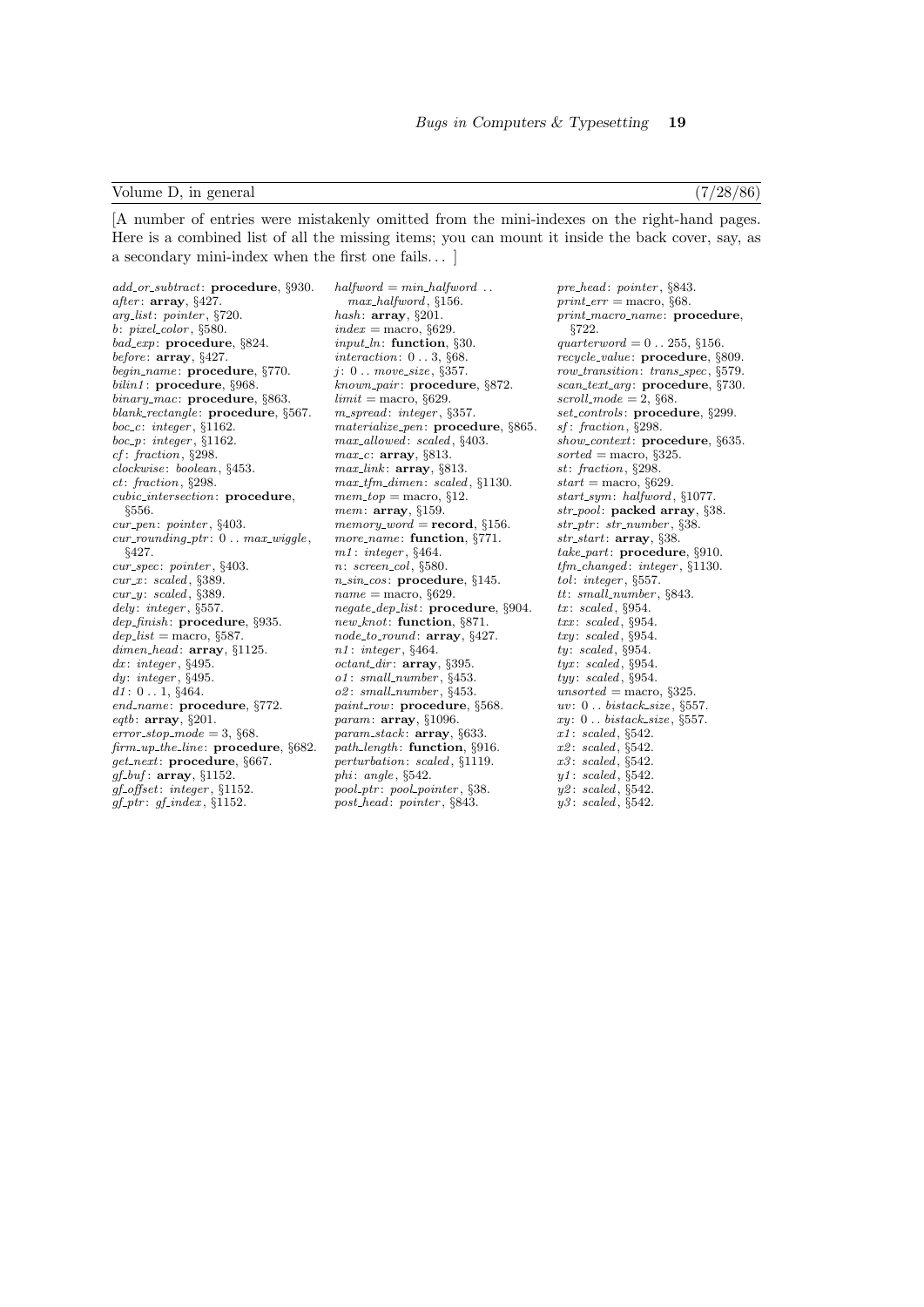| Volume D, in general                                                                                                                                                                                                                                                   | (4/6/87)  |
|------------------------------------------------------------------------------------------------------------------------------------------------------------------------------------------------------------------------------------------------------------------------|-----------|
| The percent signs in all the comments (for example, on pages 7 and 42) are in the wrong font!<br>Change $\mathcal{C}$ to $\mathcal{C}$ .                                                                                                                               |           |
| Page Dvii, line 9                                                                                                                                                                                                                                                      | (9/25/86) |
| Discrete and Computational Geometry $1$ (1986), 123-140. Develops the theory                                                                                                                                                                                           |           |
| Page D2, line 27                                                                                                                                                                                                                                                       | (6/17/86) |
| define $banner \equiv$ 'This <sub>L</sub> is <sub>L</sub> METAFONT, <sub>L</sub> Version <sub>L</sub> 1.3' {printed when METAFONT starts}                                                                                                                              |           |
| Page D18, line 30                                                                                                                                                                                                                                                      | (5/22/86) |
| $str\_ptr$ : $str\_number$ ; {number of the current string being created}                                                                                                                                                                                              |           |
| Page D23, second line of mini-index, right column                                                                                                                                                                                                                      | (6/14/87) |
| $pool_name = "string", §11.$                                                                                                                                                                                                                                           |           |
| Page D30, lines 33-34                                                                                                                                                                                                                                                  | (6/14/87) |
| to delete a token, and/or if some fatal error occurs while METAFONT is trying to fix a non-fatal<br>one. But such recursion is never more than two levels deep.                                                                                                        |           |
| Page D63, lines $13-14$                                                                                                                                                                                                                                                | (5/5/87)  |
| These two lines can be eliminated, since the variable $temp\_ptr$ is no longer used! If you delete them,<br>also remove §158 from the list of sections where global variables are declared (pages D7 and D552), and<br>remove $temp\_ptr$ from the index on page D540. |           |
| Page D66, line 6                                                                                                                                                                                                                                                       | (5/22/86) |
| function $get\_node(s:integer)$ : pointer; {variable-size node allocation}                                                                                                                                                                                             |           |
| Page D66, lines $31-32$                                                                                                                                                                                                                                                | (3/16/86) |
| controlled growth helps to keep the $mem$ usage consecutive when $METAFONT$ is implemented on<br>"virtual memory" systems.                                                                                                                                             |           |
| Page D67, lines $7-8$                                                                                                                                                                                                                                                  | (4/21/87) |
| if $r = p$ then if $\text{rlink}(p) \neq p$ then $\langle$ Allocate entire node p and goto found 171 $\rangle$ ;                                                                                                                                                       |           |
| Page D86, second line of section 198                                                                                                                                                                                                                                   | (2/27/87) |
| Individual class numbers have no semantic or syntactic significance, except in a few instances                                                                                                                                                                         |           |

Page D101, line 2 (3/16/86)

like 'x', or they can combine the structural properties of arrays and records, like 'x20a.b'. A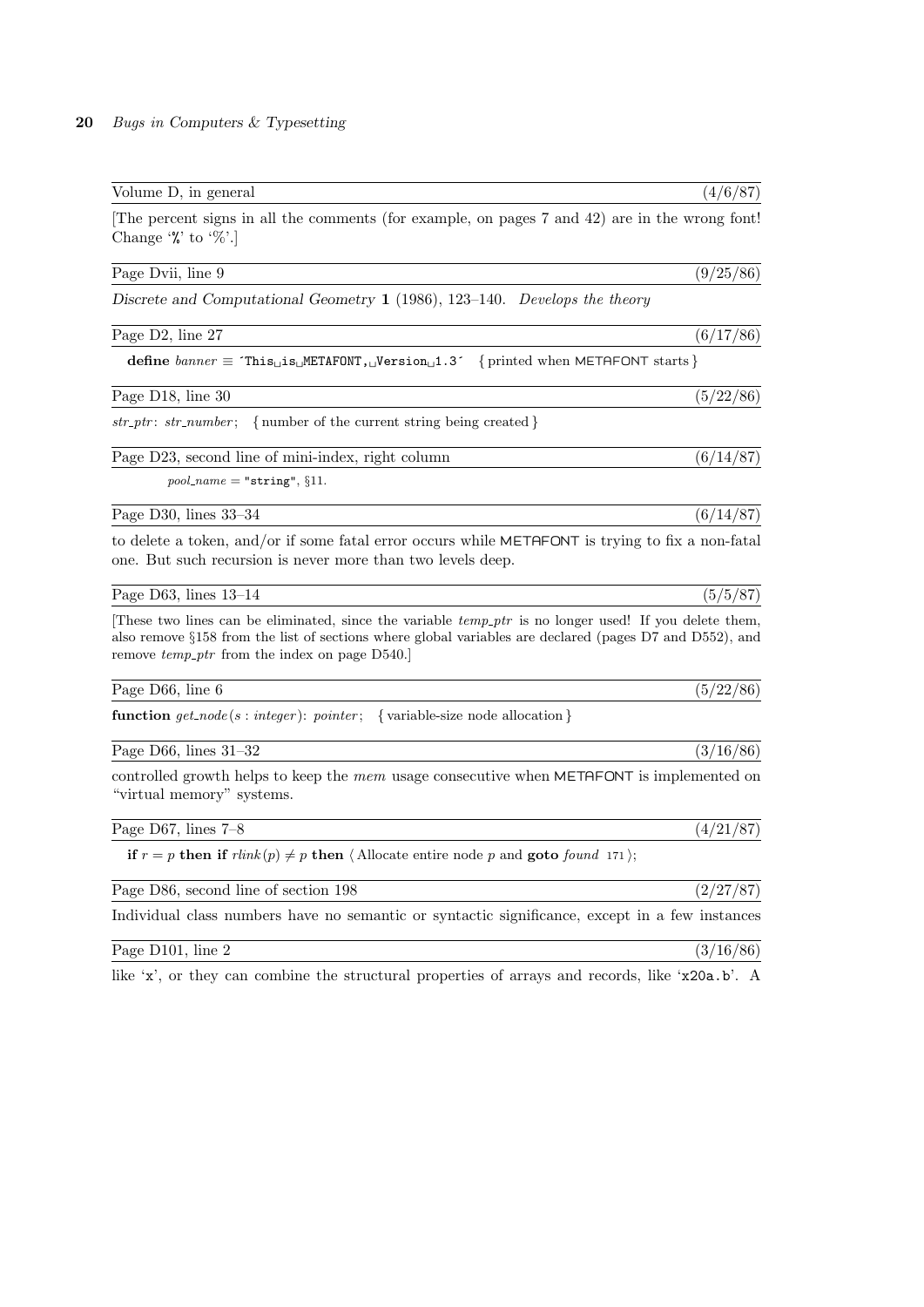| Page D102, line 24                                                                                                                                                                                                                                                                                                                                                                                                                                                                                | (3/16/86)  |
|---------------------------------------------------------------------------------------------------------------------------------------------------------------------------------------------------------------------------------------------------------------------------------------------------------------------------------------------------------------------------------------------------------------------------------------------------------------------------------------------------|------------|
| In other words, variables have a hierarchical structure that includes enough threads running                                                                                                                                                                                                                                                                                                                                                                                                      |            |
| Page D127, line 10                                                                                                                                                                                                                                                                                                                                                                                                                                                                                | (5/5/87)   |
| Variable r can be eliminated, since it is not used in this procedure! If you delete it, also remove $280$<br>from the corresponding index entry on page D536.                                                                                                                                                                                                                                                                                                                                     |            |
| Page D129, line 15                                                                                                                                                                                                                                                                                                                                                                                                                                                                                | (5/5/87)   |
| This line can be eliminated, since <i>sine</i> and <i>cosine</i> are not used in this procedure! If you delete them,<br>also remove $284$ from the corresponding index entries on pages D538 and D521.                                                                                                                                                                                                                                                                                            |            |
| Page D142, line 23                                                                                                                                                                                                                                                                                                                                                                                                                                                                                | (4/24/87)  |
| $(7 - \sqrt{28})/12$ ; the worst case occurs for polynomials like $B(0, 28 - 4\sqrt{28}, 14 - 5\sqrt{28}, 42; t)$ .                                                                                                                                                                                                                                                                                                                                                                               |            |
| Page D178, third-last line                                                                                                                                                                                                                                                                                                                                                                                                                                                                        | (7/30/86)  |
| The following code maintains the invariant relations $0 \le x_0 < \max(x_1, x_1 + x_2),  x_1  < 2^{30}$ ,                                                                                                                                                                                                                                                                                                                                                                                         |            |
| Page D228, line 13                                                                                                                                                                                                                                                                                                                                                                                                                                                                                | (7/30/86)  |
| while $max\_{coef} < fraction\_half$ do<br>The mini-index at the bottom of the next page should also receive the following new entry:<br>$fraction\_half = macro, §105.$                                                                                                                                                                                                                                                                                                                          |            |
| Page D228, 10th-last line                                                                                                                                                                                                                                                                                                                                                                                                                                                                         | (5/5/87)   |
| <b>begin</b> right_type(p) $\leftarrow k$ ;                                                                                                                                                                                                                                                                                                                                                                                                                                                       |            |
| [Also eliminate 'q,' seven lines above this, and delete $497$ from the index entry for q on page D536.]                                                                                                                                                                                                                                                                                                                                                                                           |            |
| Page D248, lines $16-21$                                                                                                                                                                                                                                                                                                                                                                                                                                                                          | (11/27/86) |
| $alpha \leftarrow abs(u); beta \leftarrow abs(v);$<br>if alpha $\lt$ beta then<br><b>begin</b> $alpha \leftarrow abs(v)$ ; $beta \leftarrow abs(u)$ ; <b>end</b> ; {now $\alpha = max( u ,  v )$ , $\beta = min( u ,  v )$ }<br><b>if</b> internal [fillin] $\neq 0$ <b>then</b><br>$d \leftarrow d - take\_fraction(internal[fillin], make\_fraction(beta + beta, delta));$<br>$d \leftarrow take\_fraction((d + 4) \textbf{ div } 8, delta); alpha \leftarrow alpha \textbf{ div } half\_unit;$ |            |

# Page D263, line 20 (3/16/86)

instead of *false*, the other routines will simply log the fact that they have been called; they won't

# Page D268, line 2 (4/28/87)

Given the number  $k$  of an open window, the pixels of positive weight in  $cur\_edges$  will be shown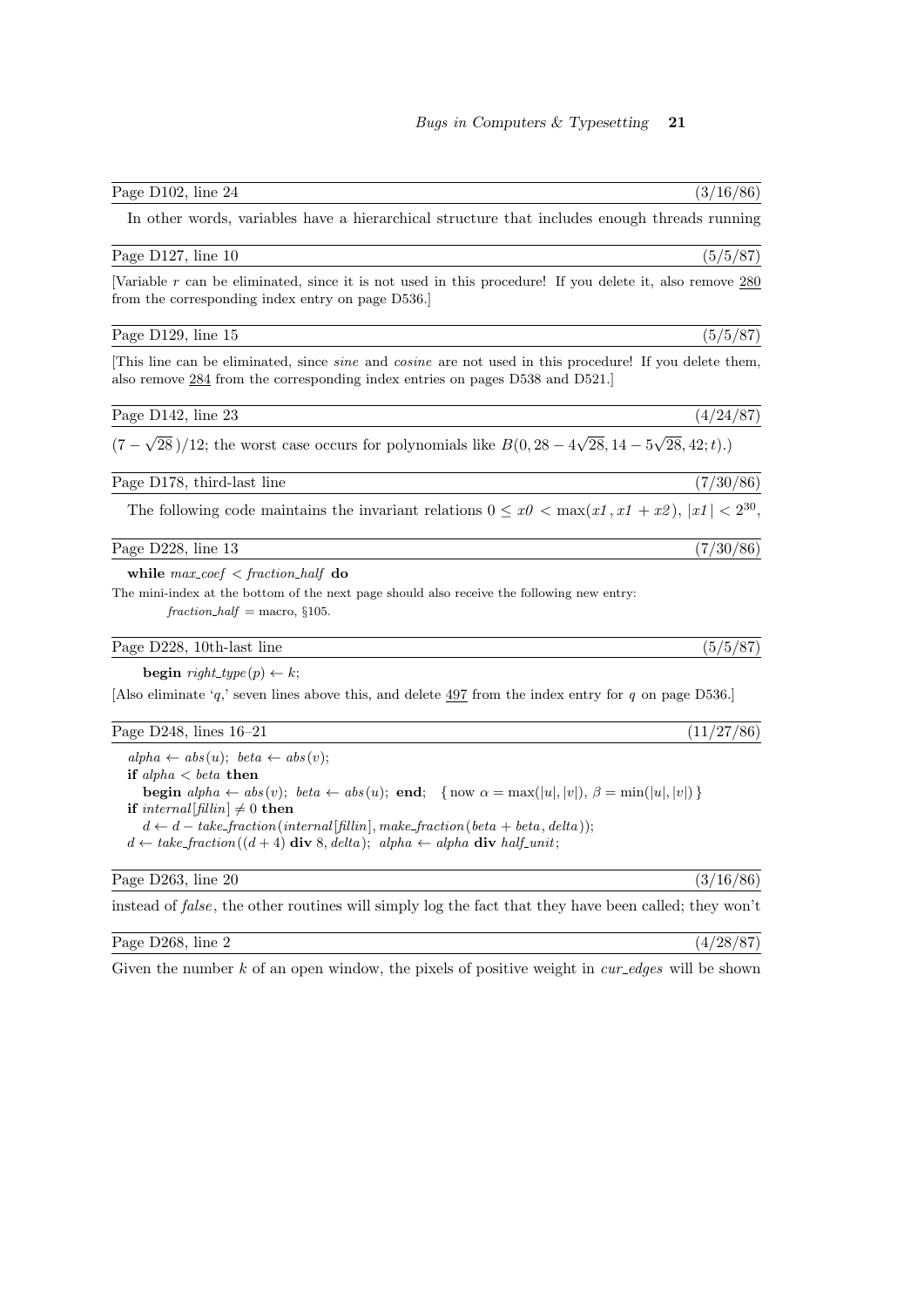### Page D301, line 6 of section  $652$  (5/5/87)

[This line can be eliminated, since variable s is not used in this procedure! If you delete it, also remove 652 from the corresponding index entry on page D537; remove 652 from the index entries for param size and param\_start on page D534; and remove param\_size from the mini-index on page D301.

### Page D376, lines 17 and 18 (11/14/86)

[these two mysterious lines should be deleted]

Page D380, line 11 (5/5/87)

[Variables  $q$  and  $r$  can be eliminated, since they are not used in this procedure! If you delete them, also remove  $862$  from the corresponding index entries on page D536.]

Page D429, line 14  $(5/5/87)$ 

# begin  $p \leftarrow cur\_exp$ ;

[Also eliminate line 12, and delete 985 from the index entry for vv on page D543.]

Page D455, line 5 (5/5/87)

[This line can be eliminated, since variable  $t$  is not used in this procedure! If you delete it, also remove  $1059$ from the corresponding index entry on page D540; remove 1059 from the index entries for *small\_number* and with option on pages D539 and D544; and remove with option from the mini-index on page D455.

Page D463, line 10 (12/15/86)

 $("Pretend<sub>U</sub>that<sub>U</sub>you're<sub>U</sub>Miss<sub>U</sub>Marple: <sub>U</sub>Example<sub>U</sub> and <sub>U</sub>values,")$ 

Page D465, lines 17–18 (6/14/87)

[Delete these two lines.]

Page D474, 5th-last line (3/16/86)

depths, or italic corrections) are sorted; then the list of sorted values is perturbed, if necessary.

Page D481, line 12  $(6/17/86)$ 

 $print\_nl("Font_\text{L}\texttt{metrics}_\text{L}\texttt{written}_\text{L}\texttt{on}_\text{L"});\ print(metric\_file\_name); \ print\_char(" . ");$  $b\_close$  (*tfm\_file*)

The mini-index at the bottom of this page should also receive the following new entry: print\_char: procedure, §58.

Page D510, new line to follow line 5  $(6/17/86)$ 

This program doesn't bother to close the input files that may still be open.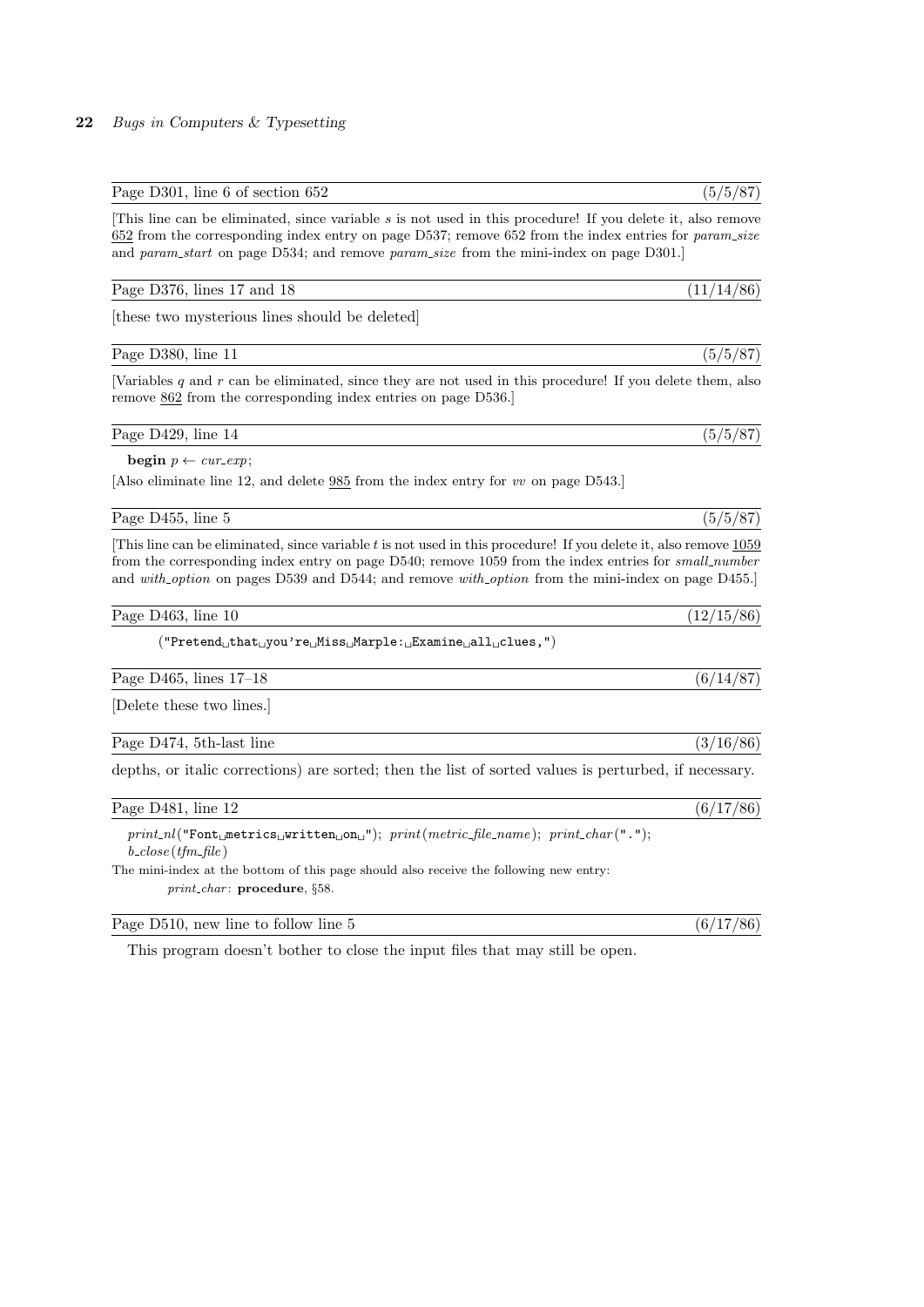| Page D510, just before the fifth-last line                                                                                                            | (8/5/86)   |
|-------------------------------------------------------------------------------------------------------------------------------------------------------|------------|
| <i>internal</i> [ <i>fontmaking</i> ] $\leftarrow 0$ ; { avoid loop in case of fatal error }                                                          |            |
| Page D520, right column                                                                                                                               | (6/14/87)  |
| Chinese characters:<br>1147.                                                                                                                          |            |
| Page D526, left column, lines $1-2$                                                                                                                   | (7/30/86)  |
| fraction_half: $105, 111, 152, 288, 408, 496, 543,$<br>1098, 1128, 1141.                                                                              |            |
| Page D526, left column, lines $6-7$                                                                                                                   | (7/30/86)  |
| 478, 497, 499, 503, 530, 540, 547, 549, 599, 603,<br>$612, 615, 815 - 816, 917, 1169 - 1170.$                                                         |            |
| Page D528, right column                                                                                                                               | (6/14/87)  |
| Japanese characters:<br>1147.                                                                                                                         |            |
| Page D530, right column, line 45                                                                                                                      | (7/30/86)  |
| max:<br>539, 543.                                                                                                                                     |            |
| Page D533, right column                                                                                                                               | (6/14/87)  |
| oriental characters:<br>1147.                                                                                                                         |            |
| Page D535, right column, line 27                                                                                                                      | (6/17/86)  |
| 1134, 1163–1165, 1182, 1194, 1200, 1205, 1213.                                                                                                        |            |
| Page D547, bottom two lines                                                                                                                           | (11/27/86) |
| These lines, and the top two on the next page, should move down so that they appear in alphabetical<br>order just before 'Compute test coefficients'. |            |
| Page Exiii, lines $1-2$                                                                                                                               | (7/28/86)  |
| February 11–13, 1984), 49. An example meta-character of the Devanagari al-<br>phabet, worked out "online" with the help of Matthew Carter.            |            |
| Page Exiii, line 6                                                                                                                                    | (7/28/86)  |
| and western alphabets work also for Devanagari and Tamil.                                                                                             |            |
| Page E12, lines 15 and 19                                                                                                                             | (7/23/86)  |

 $[\mathrm{change}\text{ }`17.32'\text{ to }\text{ }`17.28'\text{ in both places}]$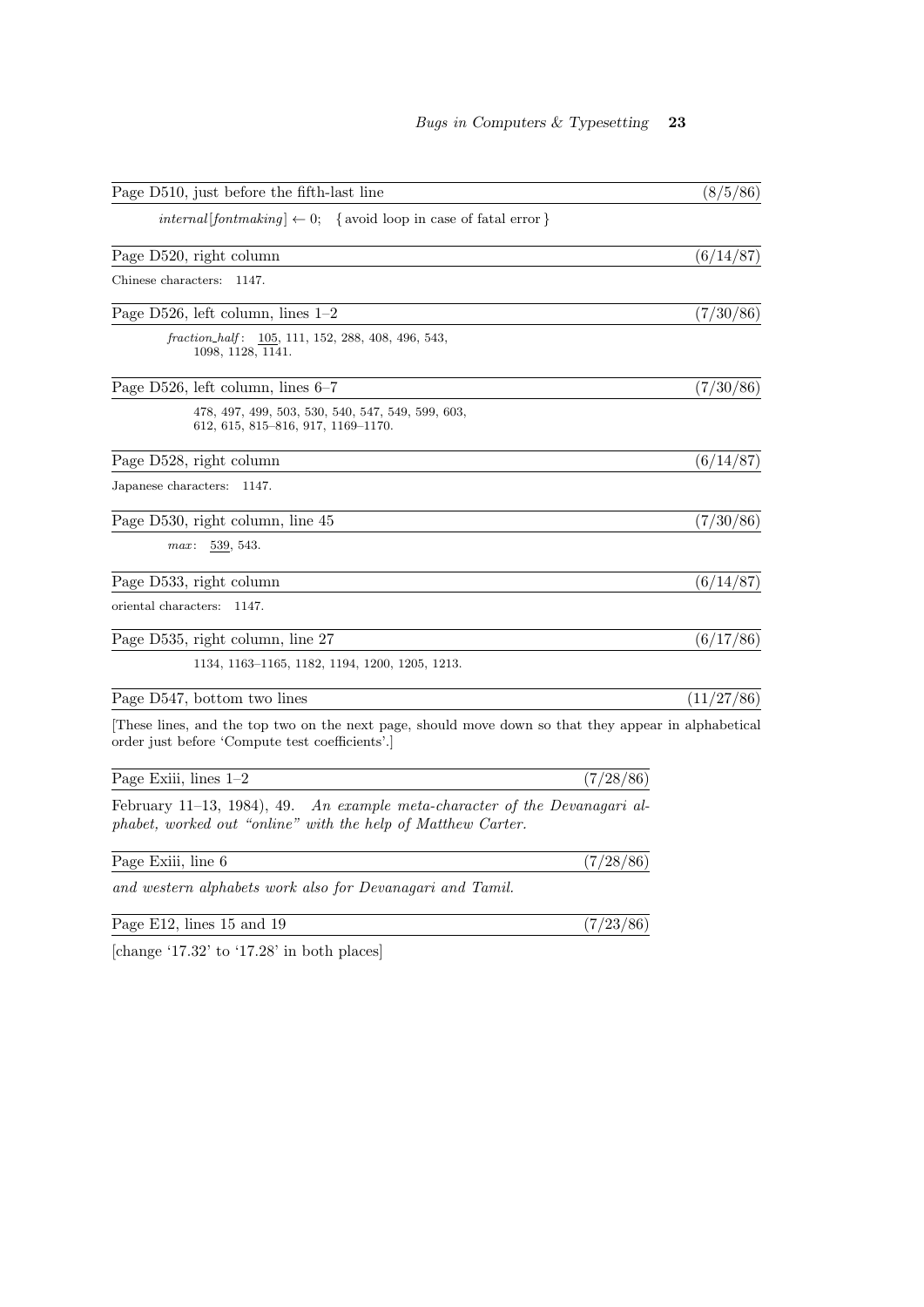| Page E12, third-last line                                                                                                                                                                                                                                                                                                                                                           | (12/18/86) |
|-------------------------------------------------------------------------------------------------------------------------------------------------------------------------------------------------------------------------------------------------------------------------------------------------------------------------------------------------------------------------------------|------------|
| [change '41' to '40']                                                                                                                                                                                                                                                                                                                                                               |            |
| Page E13, lines $3, 4$ , and $20$                                                                                                                                                                                                                                                                                                                                                   | (12/18/86) |
| [change '40' to '41', '48' to '47', '17' to '7']                                                                                                                                                                                                                                                                                                                                    |            |
| Page E18, line 20                                                                                                                                                                                                                                                                                                                                                                   | (7/23/86)  |
| [change '17.32' to '17.28']                                                                                                                                                                                                                                                                                                                                                         |            |
| Page E18, line 29                                                                                                                                                                                                                                                                                                                                                                   | (12/9/86)  |
| [change '236' to '212' in the cmss9 column]                                                                                                                                                                                                                                                                                                                                         |            |
| Page E170, top illustration                                                                                                                                                                                                                                                                                                                                                         | (11/2/86)  |
| edge of the character should be straight. This error appears also in the other<br>uses of 'no_dish_serif' throughout the book, since the illustrations were made<br>before 'no_dish_serif' was added to the program. See page E180 (twice at the<br>top), E370 (twice), E374 (twice), E376 (twice), E378 (top), E390 (bottom),<br>E398 (top), E402 (top), E406 (top), E453 (twice). |            |
| Page E179, new line to be inserted after line 6                                                                                                                                                                                                                                                                                                                                     | (10/13/86) |
| <b>if</b> shaved_stem $\lt$ crisp.breadth: shaved_stem $:=$ crisp.breadth; <b>fi</b>                                                                                                                                                                                                                                                                                                |            |
| Page E219, line 29                                                                                                                                                                                                                                                                                                                                                                  | (6/2/87)   |
| <i>top</i> $y_1 = h$ ; $x_1 = x_2$ ; <b>filldraw stroke</b> $z_{1e} - z_{2'e}$ ;                                                                                                                                                                                                                                                                                                    | $%$ stem   |
| Page E279, seventh line from the bottom                                                                                                                                                                                                                                                                                                                                             | (7/20/86)  |
| that delicious but restrained humor which her readers found so irresistible.                                                                                                                                                                                                                                                                                                        |            |
| Page E301, new line to be inserted after line 28                                                                                                                                                                                                                                                                                                                                    | (5/15/87)  |
| <b>if</b> lower_side > 1.2upper_side: upper_side := lower_side; fi                                                                                                                                                                                                                                                                                                                  |            |
| Page E554, bottom half of page                                                                                                                                                                                                                                                                                                                                                      | (12/18/86) |
| The letters will change slightly because of the corrections to cmr17 noted on pages 12<br>and $13.$                                                                                                                                                                                                                                                                                 |            |

[The numerals should be ' 0123456789 ' (i.e., 2/3 point less tall) because of the correction made to page 18.]